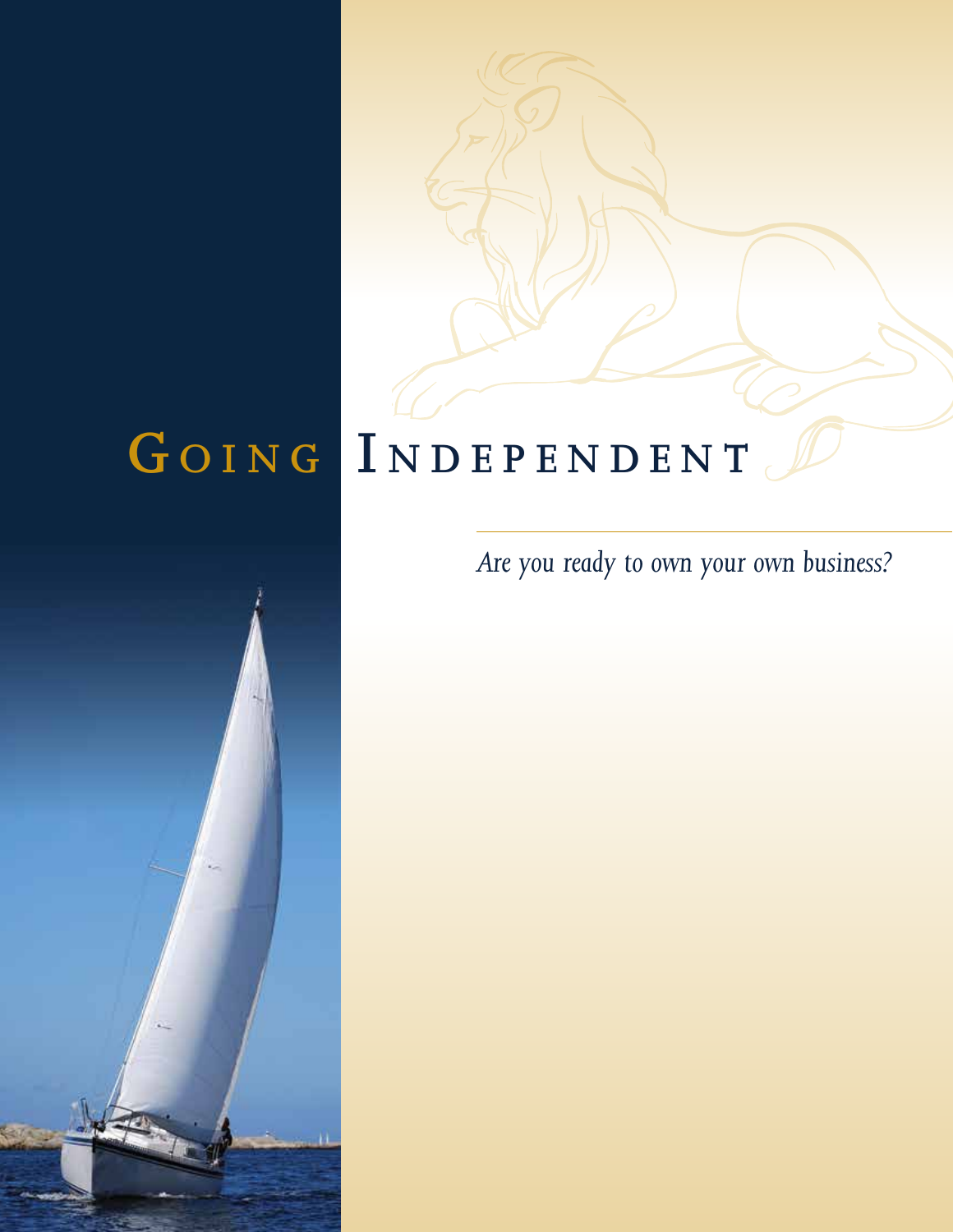thank you FOR TAKING THE TIME TO LEARN MORE about going independent.

### TABLE OF **CONTENTS**

| Pros and Cons of Staying at Your Current Broker/Dealer  18 |
|------------------------------------------------------------|
|                                                            |
|                                                            |
|                                                            |
|                                                            |
|                                                            |
|                                                            |
| Other Business Establishment Issues to Consider33          |
|                                                            |
|                                                            |
|                                                            |
|                                                            |
|                                                            |
|                                                            |
|                                                            |
| Preparing to Leave Your Current Broker/Dealer43            |
|                                                            |
|                                                            |
|                                                            |
|                                                            |

Thank you for taking the time to learn more about Going Independent and evaluate whether or not it is right for you. If you are reading this book, you are probably considering making a change in your life. This will require you to closely analyze your current business and also your future potential. Going Independent is designed for educational purposes to assist you in making an informed decision. Along the way, we will provide information about the experiences of Cantella financial advisors to provide a better understanding of how things work in our current environment. There are three primary goals that we hope this reading will help you achieve.

- **1. We hope it helps you look deep inside who you are and where you excel to determine the best business model for you, your loved ones, and your clients.**
- **2. For those who are already independent or deciding to Go Independent for the first time, we want to provide guidance on how to design a business built for success with the right partner(s).**
- **3. If you decide to take make a change in your career path, to learn from the prior experiences of others and transfer your book in an efficient, productive, and timely manner.**

Having worked as a former wirehouse producer with E.F. Hutton, an independent producer, and in senior management of a broker/dealer, I have firsthand experience with the pros and cons of various aspects of the investment industry. We hope that sharing the experiences of others who went through this process helps you make a logical career and lifestyle decision. Numerous advisors, along with the transition team, traders, compliance and operations staff at Cantella, provided their input to complete this guide. We thank you in advance for investing your time to read Going Independent.

Sincerely,

Jim Freeman

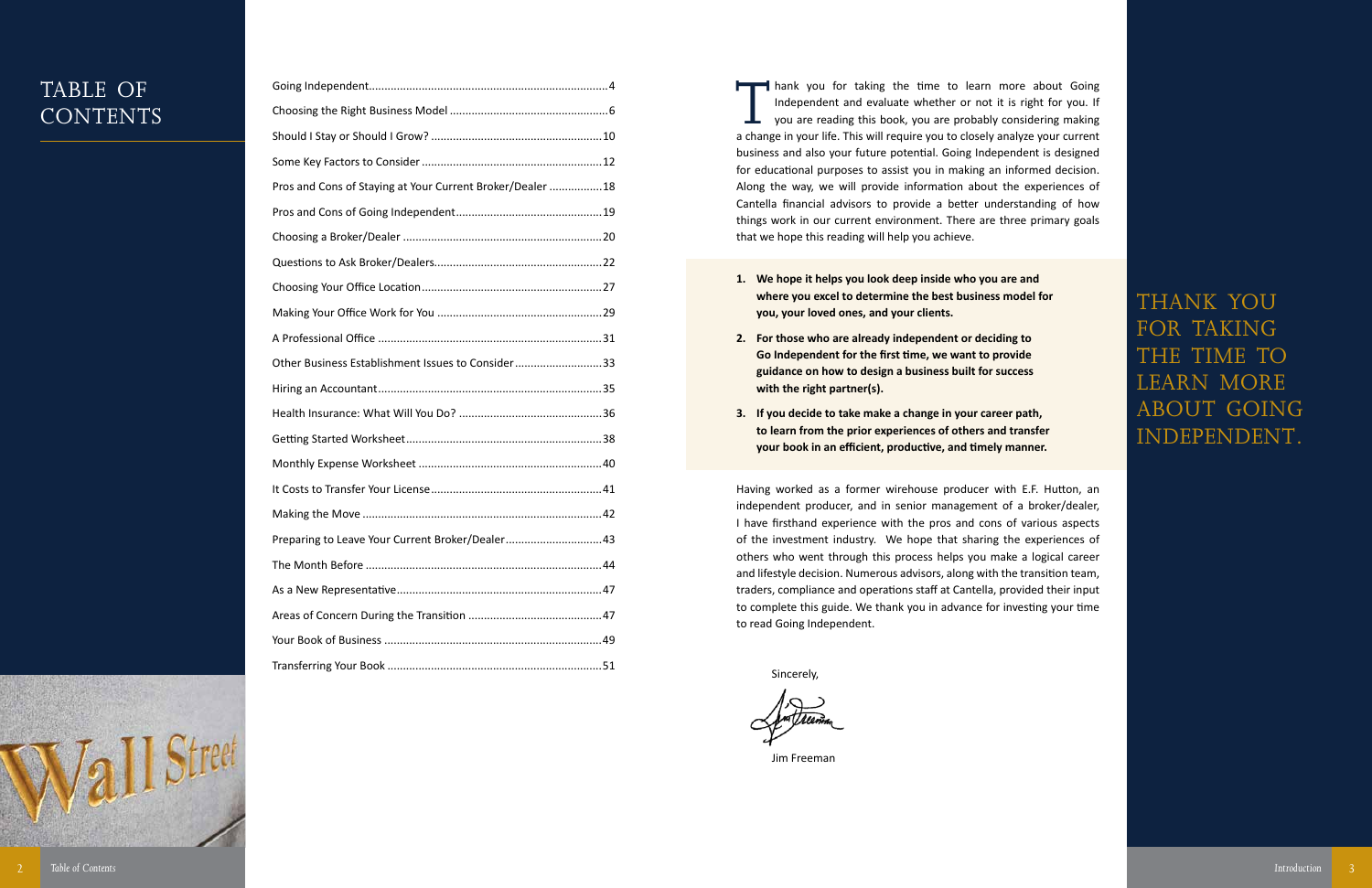*~ Motivational Speaker Les Brown*

### going independent

TOO MANY OF US ARE not living OUR DREAMS **BECAUSE WE ARE LIVING** OUR FEARS

 $\prod_{\text{proj}}$ magine owning your own business with the freedom to manage it your way. When the story of your career is written, it is your story, not that of an employee. No longer will your Twitter posts, LinkedIn profiles and Facebook commentary be limited to canned content written by someone else. Your creativity and value can be communicated to the public in your unique way.

Independence means choice. You are the boss. You say goodbye to useless meetings discussing products you have no interest in selling to your clients. No one tells you when to show up to work, what to wear, or when to leave. As an independent representative, you make the decisions based upon what you think is best for your clients, and grow your business the way you choose. It is exciting, exhilarating, and yes, intimidating. It is a choice more and more financial advisors, especially wirehouse and regional producers, are making every day.

What does it take to become a successful independent financial advisor? You need to make the leap from working *in* a business to working *on* a business. You should have a minimum of two years experience in the securities industry, preferably much more, and a solid base of assets under management. If you lack adequate financial services experience and still feel that the independent environment is best for you, consider joining another independent advisor who can serve as a mentor, while providing the freedom you desire. The junior partner that eventually buys a mentor's book can be a great career path. An increasing number of independent business owners prefer local transfer of ownership in their exit strategy. Having a junior partner is a logical step towards achieving a retirement path where everyone wins. With more financial advisors reaching retirement age and fewer younger advisors choosing a career path in financial services, there is an incredible opportunity that benefits all by making a junior partner a key component of a succession plan.

What does it mean to be Independent? As a Cantella branch owner, it means you have no pressure to solicit proprietary products. It means you can choose from about 20,000 mutual funds, dozens of insurance companies, or multiple wrap platforms for fee-based accounts. You can manage assets as the portfolio manager, in conjunction with your clients, or utilize industry-leading wrap programs like SEI, Lockwood Financial Services, Envestnet, Morningstar, Brinker, Raymond James and AssetMark, which screen through the numerous separate account managers to find the best ones for your clients. To help make an objective buy or sell decision on individual equities, you have access to the research departments of multiple firms. Cantella representatives can carry accounts at three different NYSE member firms: National Financial Services, LLC, a Fidelity Investments Company®, Pershing LLC, a subsidiary of The Bank of New York Mellon, and Raymond James, and utilize the numerous

products and services available on these platforms. As an independent, you choose what is best for your customer, not for your branch manager or firm. As we all look back on our careers, some of us may question why some products were so aggressively hyped by management. Was it the investment merits of the product, or perhaps the financial incentive to various tiers of management that motivated them to push us to sell inhouse funds and products? At Cantella, our primary directive is, "Please do what is best for your customer."

It was risky to leave the comforts of a wirehouse or regional firm to become Independent when the concept was first introduced over thirty years ago. You were at a competitive disadvantage because you lacked comparable products and services. Improved clearing platforms, technological advances, access to innovative products, and better broker/ dealers have significantly changed the business atmosphere to benefit independent representatives. Most of the services offered by wirehouses are available to independents. Typically, the selection is much greater. While leaving a wirehouse still carries risk, you now have more tools at your disposal to help you succeed. Before a wealth management product becomes available in a wirehouse, it is utilized sometimes for years in the independent setting. The natural forces of competition are making independent firms better. The market collapse of 2008, combined with overexposure to ill chosen private placements, eliminated many of the weaker firms. You now have very competitive broker/dealers that provide excellent support, which is welcome news for those who choose to start their own business.

The move to independence is not for everyone. If you require a manager looking over your shoulder to ensure you make the necessary outgoing phone calls, independence is probably not right for you. To be successful, you must combine self-motivation with entrepreneurial skills.

At Cantella & Co., Inc., we speak to numerous financial advisors who are considering leaving their current firms. Some already work independently in their own offices and want to improve their product selection, payout, or level of service, while others are wirehouse or regional producers, considering the step of venturing on their own for the first time. A number of insurance based firms and banks are also providing excellent training to help advisors one day become business owners. Making the move should be a positive change for you. Why make a lateral change? Always strive to be better! Changing firms is a major career decision, and we want you to make the right choice for yourself, your customers, and your loved ones.

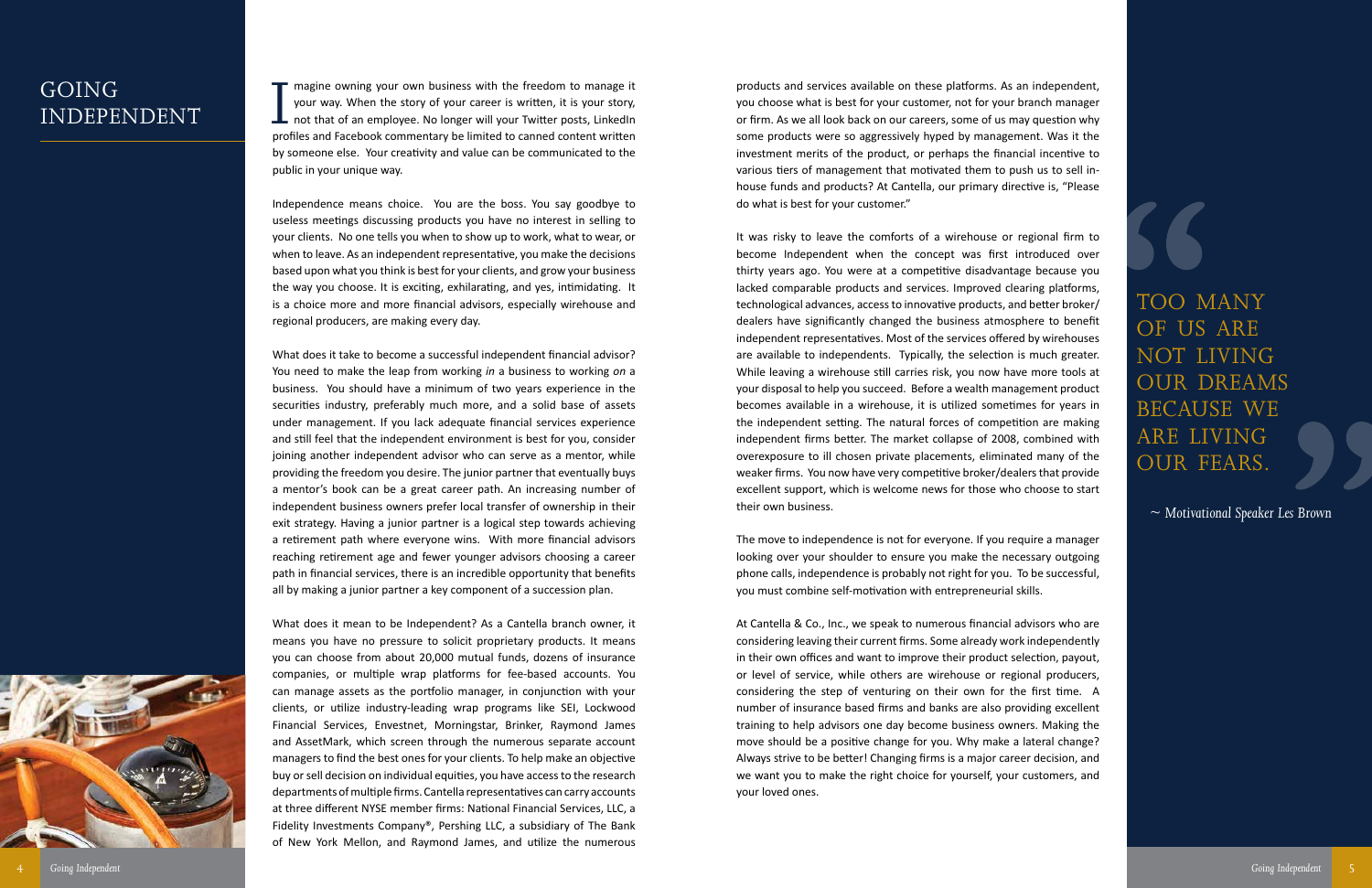### CHOOSING THE RIGHT **BUSINESS MODEL**

 $\prod_{\text{free}}$  $\blacksquare$  f you decide that independence is the right path for you, the next decision is to determine the best business model for your franchise. Should you affiliate with an independent broker/dealer or go 100% fees and form your own Registered Investment Advisory (RIA) firm? For some, a third solution is to not only form your own RIA firm, but also affiliate with a broker/dealer, which is referred to as the hybrid model. There are benefits to all of these structures, as well as aspects that make each one more attractive to certain types of business owners.

The RIA model is experiencing consistent growth and in recent years has seen large multi-million dollar producers skip the step of joining an independent broker/dealer and go directly to becoming an RIA. This can be the right choice for some highly successful financial advisors. There are significant differences in how the models are managed. Most experts recommend that anyone with under \$100 million in assets forgo the 100% RIA route until you have the capacity to manage the requirements that come with having your own firm without the support of a broker/ dealer. If you are debating between the different choices, much, much deeper research is needed than what we can provide in this book. Below is an overall comparison between forming your own RIA or going under the RIA umbrella of a broker/dealer and continuing to have access to commission-based products.

If you choose to form your own RIA, you will have greater setup expenses. Seriously consider hiring a competent compliance professional and an attorney to file all necessary forms to create your RIA. Unfortunately, a sloppy start can cost you your career. There are numerous exceptions to registration rules if you are a pension consultant, a sub-advisor to an investment company, or fall into categories that might classify your business as being "incidental." I cannot overemphasize that there are times in life when you should rely on the help of others, which is why I just said it twice. Fully understanding the complexities of compliance and satisfying regulatory requirements will involve the full-time efforts of someone in the firm. Depending on your assets under management, you will either register with your state securities regulator or with the SEC. You can register with the SEC if you will have in excess of \$100 million in assets under management (AUM) within 120 days of the effective date of your registration. Also note that not all assets are necessarily considered assets under management from a regulatory calculation perspective. Regulatory assets must receive continuous and regular supervisory or management services. If it appears the firm will not have \$100 million in assets, you must register with the state as an investment advisor. If you register with the SEC and fail to meet required asset levels, you need to deregister as an investment advisor with the SEC and transfer your investment advisor registration to the state.

i am A PRODUCT of my DECISIONS.

It is common when establishing an investment advisor to also form an entity such as a corporation or limited liability company and then serve in their individual capacity as an investment advisor representative ("IAR") of the investment advisory firm. Individuals can also establish an investment advisor as a sole proprietor. The protection from general liability offered to owners of an entity does not necessarily protect a securities principal from liability under the federal and state securities laws. You should consult your legal counsel and tax professional about whether you should establish an entity and, if so, what type of entity to form.

You do not have to wait until you resign from your current firm before starting the registration process. You can start preparing your firm's investment advisor application for registration before establishing the entity that will serve as the investment advisor; however, the entity needs to be created before the investment advisor application is filed. You should conduct a search of your state's corporate name database to determine the availability of the intended name for your new entity. Once you select an available name, an application can be submitted on your firm's behalf to the Entitlement Group of FINRA for an IARD /WebCRD account. You will need to establish the entity with the state corporation office and obtain an employer identification number prior to filing your investment advisor registration application. Many state securities regulators require a firm to include a copy of its articles of incorporation or limited liability company membership agreement as part of their investment advisor application.

What does the RIA model look like in practice compared to affiliating with an independent broker/dealer? In the beginning, there may be a difference in the amount of time it takes before you can start gathering assets and transacting business. When affiliating with a broker/dealer and you have no "Yes" answers on your U-4 in the disciplinary questions of your registration form, you may be eligible for what is called a "TAT" transfer of your registration to your new broker/dealer. Components include:

- You must be currently registered with FINRA and in each jurisdiction where you request temporary transfer of registration.
- You must be currently qualified by examination and registered in the category which is requested in the transfer.
- You must terminate employment and registration with your prior broker/dealer without disciplinary reasons within seven calendar days of the transfer request.

If you have any "Yes" answers/disclosure events in the disciplinary section of your U-4, you will go under review and cannot transact any business until you are approved by FINRA, your home state, and, if the client you are soliciting lives in another state, that state as well. The length of time it takes to obtain approval varies greatly, depending on the substance of



i am not A PRODUCT of my circumstances.

*~ Stephen Covey*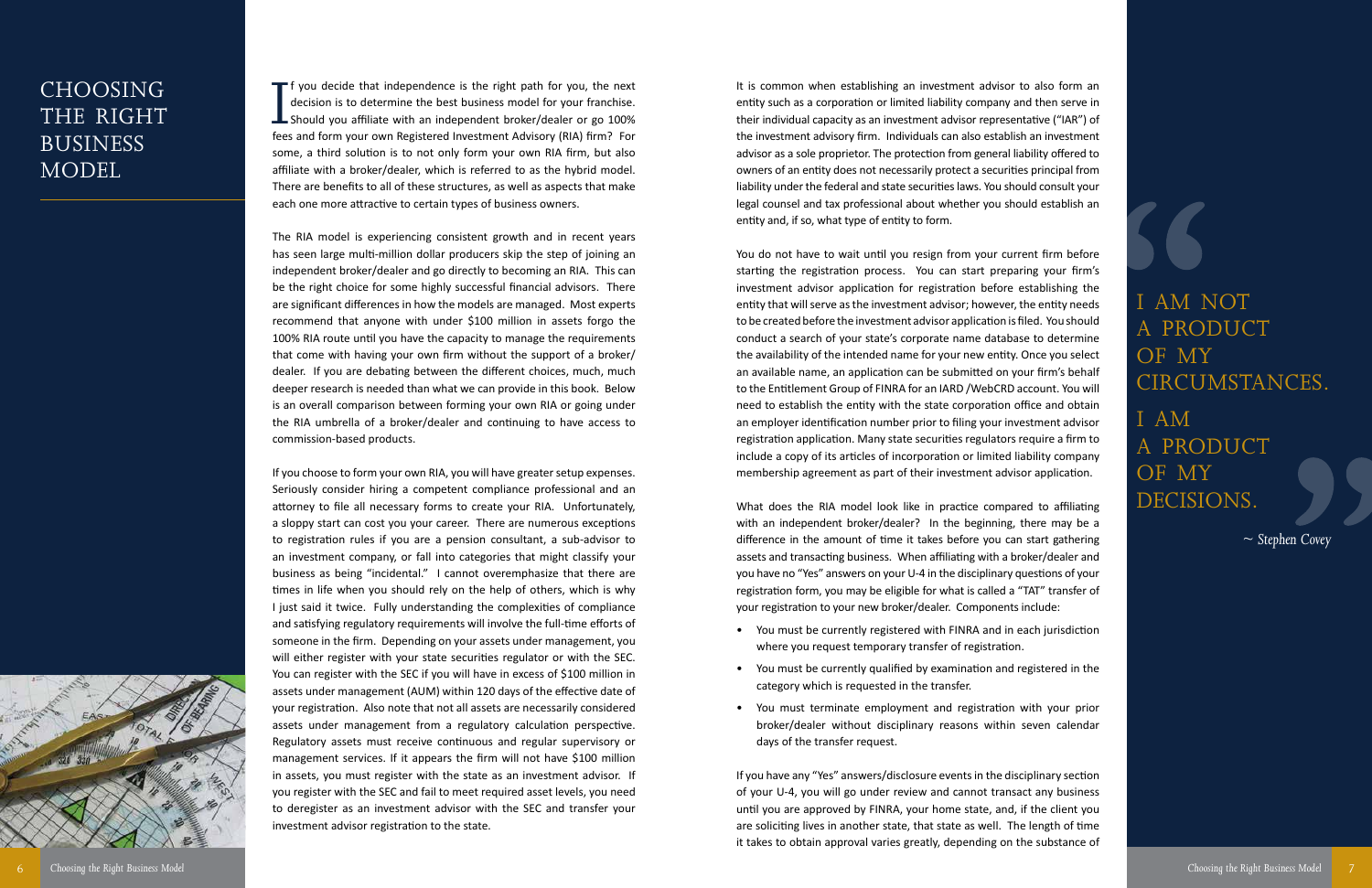### **PROVIDE** THE BEST quality of life for you, YOUR FAMILY and your ASSOCIATES.

the disciplinary action, the states involved, and how much time that has passed since you were subject to the disciplinary action or disclosure.

If you form an RIA, there is typically a lag time prior to approval. The SEC has a regulatory requirement to approve or deny investment advisor applicants within 45 days of the firm's initial filing. Most state securities regulators have very similar time periods, usually between 30 and 45 days. However, the approval process for investment advisory applicants often takes longer than this time frame, depending on several factors. If a firm's initial application packet is incomplete, delays usually occur. Many state securities regulators may require changes to an investment advisory document or request additional information regarding the firm's background and/or investment advisory services. Review of an application can vary significantly due to the particular volume and staffing associated with each securities regulator. If you or your firm has a disciplinary history with securities regulators or are currently subject to a regulatory inquiry or investigation, the investment advisor registration process may be considerably delayed. Once a securities regulator is satisfied with the information provided, the investment advisor applicant and its principal's background, the firm will be approved.

If you decide to go the RIA route, you will either be a martyr and do it yourself or hire others to support you. The compliance and technology requirements to keep your business in line with the expectations of regulators are extensive. You need to establish a written compliance manual, policies and procedures, client agreements, a Form ADV, brochures, and build a monitoring system to capture and store all forms of electronic communication. You need to know and meet the requirements for email and electronic file regulatory compliance. You must also ensure the safety of client data. All personally identifiable information (PII) should be encrypted, both at rest and in transit, behind a secure portal. Advisors should protect all data, limiting access to only those who need it to perform their job functions. From Day One, you need to know things, such as you cannot advertise or communicate with existing or potential clients as a Registered Investment Advisor because the term could be construed as a professional designation, which is misleading. Rules also vary by state. If you are a state registered investment advisor with only a few clients in a state, you might think you are not required to register as an investment advisor, but if you have even one client in a state like Texas, you are required to file.

A much easier way to embark on the path to independence is to affiliate with a broker/dealer. Expect an independent broker/dealer to retain a percentage of the revenues you generate for providing support to your business. 10% to 20% broker/dealer retention is typical. Transaction costs, which are used to pay expenses at clearing firms and the independent broker/dealer, often add another 5% to 10% to your total expenses. In

what you DO MATTERS, **BUT WHY** you do it **MATTERS SO** MUCH MORE.

return, you will receive operations, product, technology, regulatory filing, and sales support, along with often-overlooked, but very valuable, legal and compliance support. If you receive a complaint and end up in arbitration, an independent broker/dealer usually provides guidance and defense, compared to an RIA, where you may get some help from an Errors and Omissions (E&O) policy carrier, but not much more. One of the greatest values you receive from an independent broker/dealer is the compliance assistance they provide to protect and serve your franchise and help you stay in business. Insurance carriers will settle litigation to minimize expenses, while broker/dealers will often fight to protect your reputation.

If you have fee-based accounts, you can possibly avoid many of the headaches of becoming your own RIA by joining under the investment advisory umbrella of an independent broker/dealer. They will take care of all filings for you and help you design your investment advisory brochure. You become an investment advisory representative and utilize the programs and services of the RIA.

There are multiple factors to consider when you analyze the costs, risks, and benefits of the different business structures. Take a look at your revenue mix. Some products, such as variable annuities, do not have as many choices for fee-based advisors as are available on a commission basis. If you receive trail commissions from variable annuities and mutual funds, you will no longer be able to receive such compensation if you go exclusively the RIA route. There are some clients with long-held individual positions who prefer the commission structure over fees.

You need to take into consideration which model will provide the best quality of life for you, your family and your associates. Also determine which model makes sense for you financially. Forming an RIA means either hiring other staff or burdening yourself with regulatory matters, including being out of business for a period of time during audits, performing compliance functions, and processing ongoing filings. Somebody has to be the Chief Compliance Officer. It is definitely not a "one-and-done" proposition. Regulatory requirements are constantly changing and if the bar is moving in any direction, it is certainly moving along the path where more and more will be expected from advisors to keep in line with the expectations of regulators.

As the business matures, you are starting to see firms like Cantella offer the ability to form your own RIA and still be affiliated with a broker/dealer. Doing so allows advisors to trickle into becoming 100% fee-based. Even if your long-term plans are to form your own RIA, to reduce the initial shock and stress of change, consider affiliating with a broker/dealer that can accommodate both your current model and whatever you are thinking of pursuing going forward.

*~ Author Unknown*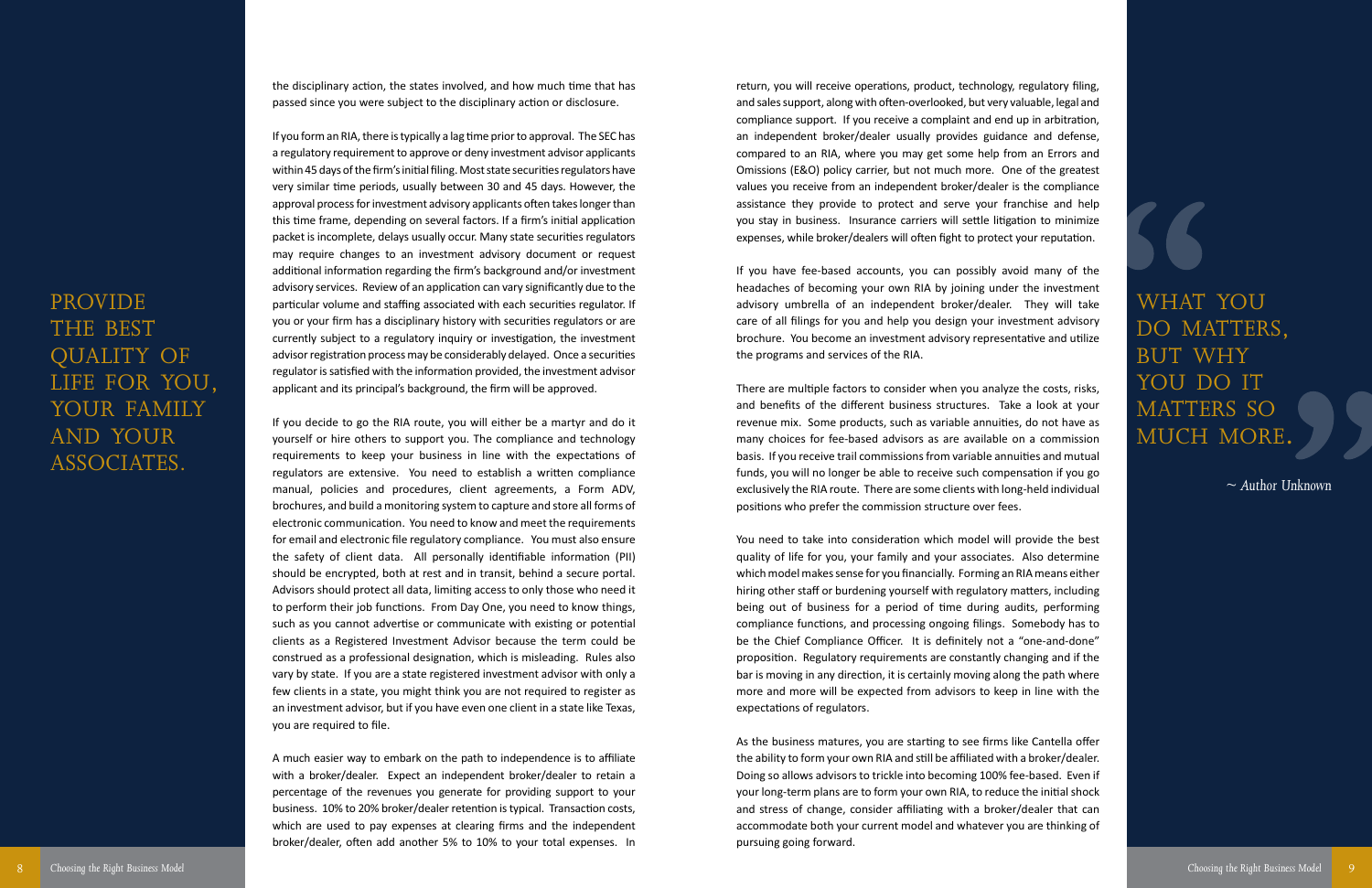# should i stay or **SHOULD** i grow )R<br>)<br>C<br>C<br>C

re you ready to be a business owner? Hold it; are you even in the right business? Take an honest look at what brought you to this point in your career. What motivates you? Step back and try to be subjective about owning yo right business? Take an honest look at what brought you to this point in your career. What motivates you? Step back and try to be subjective about owning your own business. Yes, it is exciting but also extremely challenging. Ownership brings a new set of headaches. Are you ready for the challenge? For many wirehouse representatives having trouble meeting firm production minimums, becoming an independent representative merely delays the process of either leaving the securities industry or exiting the sales side of the business. When you reach the point where you can make more money driving a car for Uber than being a financial advisor, it is time for a reality check. This may not be the right career for you. It is not an easy job. What other business offers the same income potential as a professional athlete with minimal barriers to entry? Yet, four out of five people starting out as financial advisors do not last more than three years. If it was easy, there would be many more of us.

You should enjoy your job and look forward to unlocking the door to your office each day. It does not have to be Utopia - it is still called work - but it should be rewarding. As financial advisors, we are responsible for the financial health of our clients. We also improve our clients' mental health by giving them a clear financial path. We help people plan for retirement and pay for their children's education while trying to do so in the most tax-efficient manner. We help diversify holdings to reduce risk and keep clients focused on meeting their financial goals. When clients panic, we are there to calm them and stay the course.

> **MOST** millionaires rely on the ADVICE OF a financial advisor.

According to Thomas Stanley, author of *The Millionaire Next Door*, most millionaires rely on the advice of a financial advisor. There is something comforting about having money and knowing that an experienced professional is looking over your investments. Most people, especially executives and business owners, feel they do not have the time or expertise to efficiently manage their own financial affairs. You provide a valuable service and should look forward to helping your clients make better decisions about their money. Anyone questioning this value needs to look no further than the "do-it-yourself" day-trading geniuses who wiped out their life savings buying the next big thing on margin when the Internet bubble burst in 2001. They took a few years off as the market increased and by 2007 were back in, only to get crushed again and throw in the towel in early 2009…just as things were about to become great again. For proof, look at any Dalbar survey or view the flow of assets into equity mutual funds over the past two decades. People buy more at peaks and sell at market bottoms. Advisors help investors stay the course and become aggressive when things are scary.

A representative's level of determination and self-motivation is a strong predictor of success as an independent business owner. We have occasionally seen advisors who thought they were self-motivated, only to find out that they did not work as hard unless they received constant pushing and prodding. They decided their phone weighed a thousand pounds and became incapable of picking it up unless it rang. Ask yourself, "How is my work ethic when my branch manager is on vacation?" "What factors led me to this point in my career?"

You should be organized or have a support person who keeps you working efficiently. Some of the largest producers at Cantella are disorganized. However, their salvation is an excellent sales assistant who keeps their business running smoothly.

You also need objectives and goals for each day, month, quarter, and year, preferably in writing. As an Independent, you steer your own ship, so it is imperative that you know what course to follow. Some of the top producers I know may not write down every goal, but they have methodical, productive plans of action that they follow each and every day. You need to be able to evaluate your activities to ensure they are in line with your long-term goals. In order to maintain your enthusiasm, you should reward yourself for meeting certain goals. Ask yourself, what motivates you? Do you like to attend sporting events, go out to dinner, buy a new piece of clothing, or perhaps take extra time off?

> *~ Thomas Stanley The Millionaire Next Door*



you should enjoy your job and look FORWARD TO unlocking THE DOOR TO YOUR OFFICE EACH DAY.

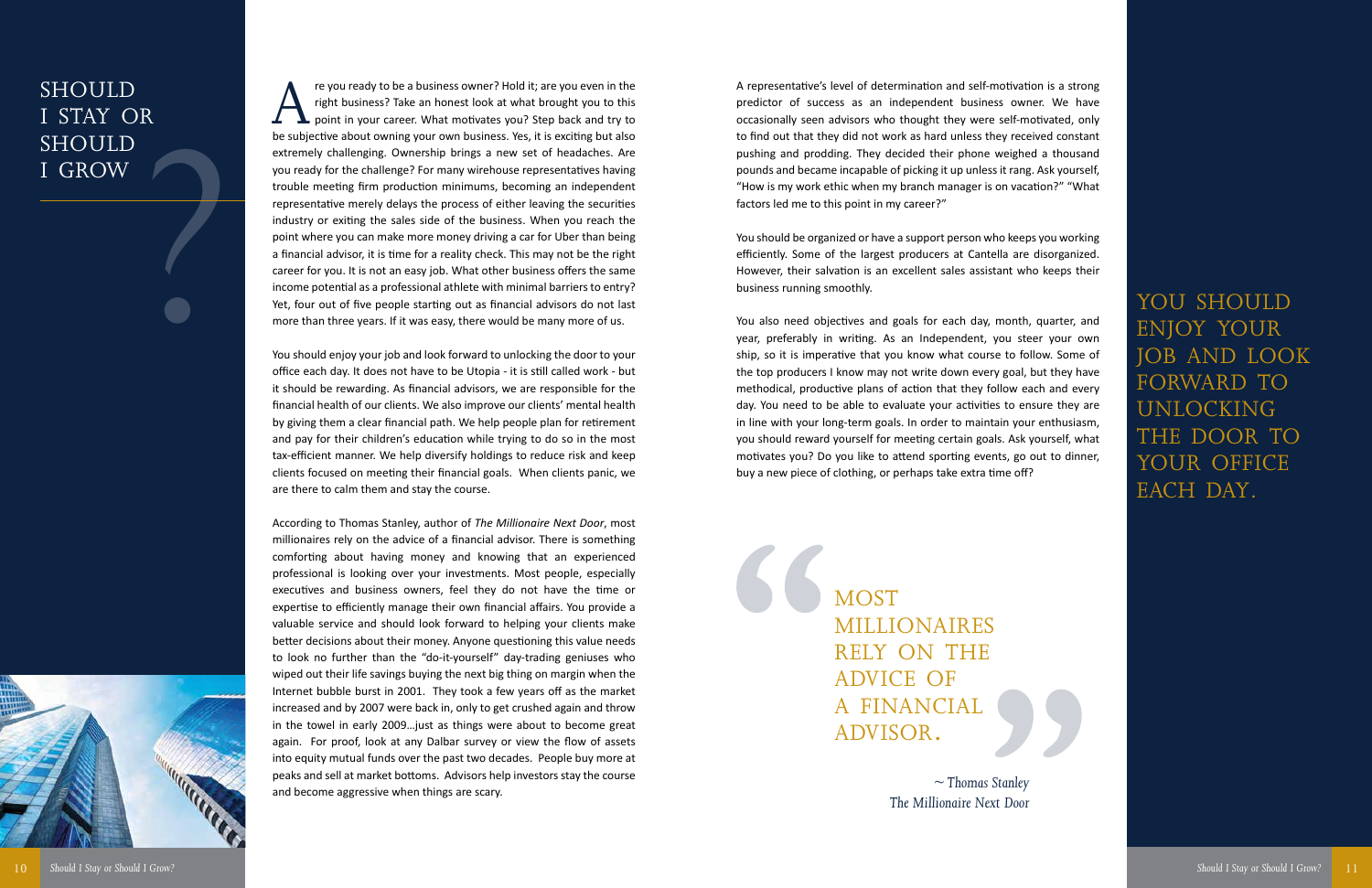### key factors TO CONSIDER

**COMMUTE** 

**OFFICE** 

**FAMILY** 

ow, let us break down some of the areas and main points about<br>going independent. Be honest with yourself and really think<br>about the questions below. It helps to take notes about how<br>you feel or jot down important factors t going independent. Be honest with yourself and really think about the questions below. It helps to take notes about how you feel or jot down important factors that may influence your decision to go independent or stay where you are.

How is your commute now? How will it be if you leave? Do you like commuting? Some people enjoy the down time. Shorter commutes provide more time to devote to other things in life, such as fitness, being with family and friends, or the opportunity to work efficiently and increase your production. For some of you, your new commute may become a trip down the hallway of your home to your office and the only traffic jam will be in front of the refrigerator. Warning: The belly is at risk when the home fridge is always close by.

Do you enjoy your current office environment? Do you like the facility? Do you like your manager and the people you work with? Do you like being associated with your current firm? Does hearing your company's name give you a sense of pride, or would you prefer having your own name on the door and crafting your unique brand identity? Envision your office as an independent. Compare what you are considering building to your current environment.

Will you have more time to spend with family and friends as an independent? Is your spouse supportive of the change to becoming a business owner? A spouse who is against independence should weigh heavily against such a decision. Part of becoming successful involves having those important to us believing that we can do it.

Compensation is a tricky area and often a primary factor motivating individuals to become independent advisors. What is your current payout? What will it be? Take into consideration ticket charges as an independent contractor. This could be another 5% to 10% of your total gross revenues if your book of business is primarily equities and bonds. If you provide Cantella with a summary of your transactions broken down by product type, we will show you what your paycheck would be doing the same business with us. Analyze the employee benefits you receive now and what you will have as an independent. Your paycheck might be higher, but you also need to add into the equation tax implications of being self-employed, such as health insurance and other benefits you might currently receive. A transition from one firm to another also means lost productivity due to training, processing paperwork, and investing in new systems. As an independent, many of your expenses become tax deductible, but they are still expenses. The number that really matters is not how much you make, it is how much you keep.

How will your current production compare to what you will produce as an independent advisor? Our experience has been that one's success as an independent can be quite varied. We have a number of advisors who dramatically increased their annual production since joining us, while others have decreased. Some are motivated by the fact that they keep a higher percentage of commissions. Other advisors told me that they no longer work as hard because they are making the income they need. Their personal production plateau is not a gross commission number; it is a net income level. In the end, it is not the firm you affiliate with that is the primary determinant of production levels - it is the individual or team. Your analysis should include lost revenue as you transition from one firm to another.

Today's wirehouse handcuffs come in the form of deferred compensation packages. The longer you stay, the tighter the grip on your career as you become an economic hostage. The reality is that some of these packages will make it very difficult to justify change. On the flip side, the sale of your business tends to be on your terms in the independent environment. Typically, you can receive a much higher price than you can as an employee, while structuring the sale at favorable capital gains rates. Your challenge is to determine if the long-term benefits will outweigh the short-term pain of change.

What are you paying for expenses now? What will you pay? Remember, business expenses are tax deductible. When evaluating pay and expenses, have a solid understanding of what will be left for you after Uncle Sam, the state, and any other entity is done taking its piece.

Do you have the initial capital to set up your office? What resources are available to you? Remember your Series 7 exam - borrowing money from your clients can be a career-ending move. Startup expenses, compared to most other businesses, like a restaurant, are minimal because your most valuable assets are your knowledge base and your clients. As the independent industry matures, competition for new branches increases and there may be flexibility from broker/dealers to help you with startup capital.

**PAY** 

#### PRODUCTION

#### **DEFERRED COMPENSATION**

**EXPENSES** 

**CAPITAL**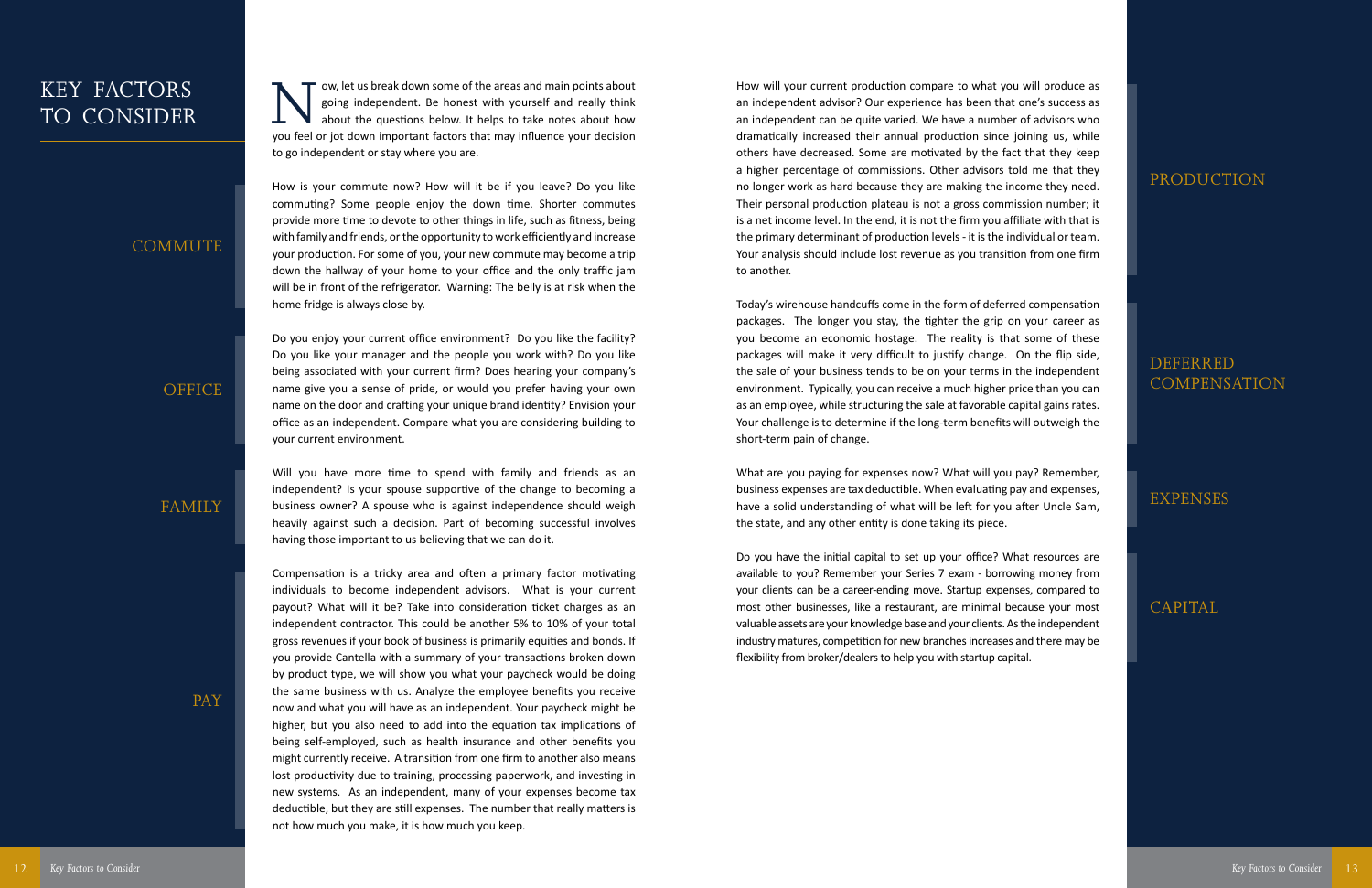What is your book worth if you stay versus if you leave? Can you sell your book now? Are there any restrictions on buyers? Some wirehouses permit representatives to sell their books, while others think a gold watch does the trick for many years of service. Representatives with our firm own their book and are free to sell it. We will also help them sell or transition out of the business if that is what they want. We have seen advisors grow weary of the processing and compliance grind, but they love the relationship part of the business. They can stay on board to take clients and prospects fishing or golfing while other staff members deal with daily activities. The value of one's practice depends on the likelihood of keeping assets and who is buying the book. Recurring revenue such as management fees and trails are considered more valuable to a business buyer because they are "sticky" and tend to remain when a key advisor retires, compared to potential fees, such as those generated from trading stocks and bonds. A partner who comes into your practice and transitions into servicing your book is much more likely to maintain existing production levels and a higher price for those sticky assets. Generalized numbers for independents that have been quoted recently have practices valued in excess of two times revenue or seven times the cash flow available to owners. You can get a feel for the value of a practice by visiting web sites such as www.fptransitions.com.

Are you vested in your company's retirement plan? What happens if you leave? Independent business owners can build their retirement base by maximizing contributions to retirement plans with very high contribution limits. Spouses and family members can also become employees in an independent environment, giving you even more taxation control.

Do you currently have a secretary and/or sales assistant or will you be hiring support personnel? Independent advisors producing over \$200,000 in gross commissions generally have some type of administrative or marketing support in their office. If you are trying to decide whether to hire employees as an independent, try the following exercise. How many hours do you plan to work a year? What would your annual pay be without an assistant? How much is that per hour? What increase would you expect in your production with support? After additional expenses, what would you net? If the numbers are close to equal in terms of net to you, hire an assistant, as you will get more than just an equivalent paycheck. Most businesses grow over time. Having someone handle administrative tasks that are not as personally rewarding to you also improves job satisfaction. An assistant also improves one's image to current and prospective clients. This is obviously a hypothetical exercise and you will not know the true numbers. Our point is that there is a law of diminishing returns in terms of how many hours you have in a day and how much you can generate in revenue. If you are a solid producer and a portion of your day is spent doing administrative functions, expect to be paid administrative wages for that portion of your time. Advisors with sales assistants tend to produce at much higher levels than those without.

#### **BUSINESS VALUATION**

#### **RETIREMENT** planning

#### support CONTINUED

#### **SYNDICATE BUSINESS**

TECHNOLOGY support

**PROPRIETARY PRODUCTS** 

You can also hire local college students as interns to help your practice. A number of colleges and universities now offer comprehensive curriculums focused on those interested in pursuing a career in financial planning. With the recent spike in demand for such skills, you often need to find these individuals by the end of their sophomore year in order to have a solid chance to hire them when they graduate. Even schools that do not offer financial planning majors still may provide course credits for career-related internships and you receive motivated, hard-working support to help your business grow for minimal expense. Mothers with children in school also make great employees for the producer who does not feel the need to hire someone full-time and can be flexible with hours worked. The right ratio of staff to production is a key component of any successful business.

What percentage of your business is in new issues? This is one area where wirehouses still have a superior edge. Your experience may be that you rarely receive stock for hot issues, or perhaps you are one of the luckier ones and receive a good portion of all offerings. If new issues are a major portion of your business, this should weigh negatively when considering Going Independent. At Cantella, we receive syndicate allocations, but it is not at the significance level found in a wirehouse.

What software do you currently utilize? Technology varies between firms. Find out what is available at the independent firm(s) you are considering. Does the prospective firm(s) have in-house, dedicated technical support staff, or do you have to rely on their clearing firm? You will likely find that the same quote system you currently use is also available to you as an independent. The Internet has made access to products and services simpler and more convenient. Most financial planning and contact management software vendors will let you try their product for a month for free before you commit to making a purchase.

Closely review any products in your book that are available exclusively at your current firm. On the mutual fund side, access for independent representatives is much less restrictive than it used to be (e.g., Legg Mason funds are now available to the public, Merrill Lynch funds merged into BlackRock funds and are now transferable). A major challenge for representatives transitioning into independence today is finding a comparable product solution in the separately managed account space, as each wirehouse typically has its own platform of money managers. Advisors placing significant assets with outside money managers need to make sure a viable solution awaits you in the independent channel. Later in this book, we discuss matching your current products with what is available as an independent.

#### support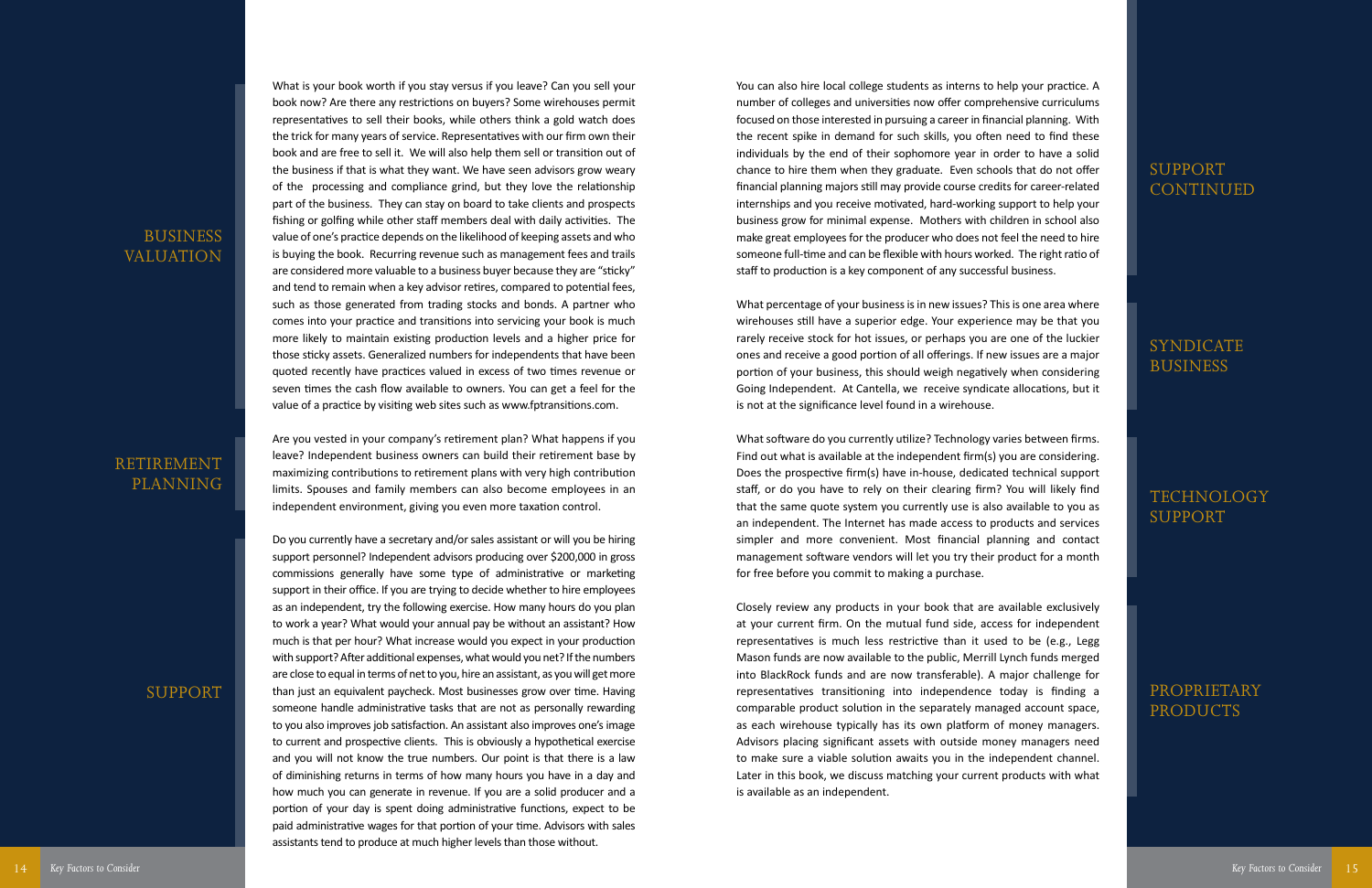#### **PACKAGED PRODUCTS**

#### **MANAGEMENT**

#### **BUILDING** AN OFFICE

#### **STATEMENTS**

#### **RESEARCH**

Depending on the independent firm, lack of products is typically not an issue. Most firms will have an extensive list of available funds. Major clearing firms offer what have become known as mutual fund supermarkets, where you can buy and sell around 20,000 funds in one place. Insurance company sales agreements, limited partnerships, alternative investments, and other niche products, such as private placements, will vary among independent firms.

Does your manager push products whose investment merit you question? Does your manager help you grow your business? As an independent, you become the manager. No one will tell you what to do or what products to sell. One rep told me he stays with his firm because his manager leaves him alone and lets him do what he wants. My comment to him was, "Why give up two-thirds of your commissions for that? Your manager is paid to help you increase your revenues. Why keep a smaller percentage of what you generate if management doesn't help increase your production?"

Do you want to add other representatives to your branch? As an independent, many firms allow you to recruit other representatives and receive overrides on the business they place. Cantella requires you to have a Series 24 to receive overrides on others. We have the right of refusal for any representatives looking to join, but will usually look to the branch manager for guidance. You typically have some time to obtain the Series 24 exam to become a branch manager. It is a 150-question, multiple-choice exam that is not nearly as daunting as the Series 7 exam.

Compare statements between your current firm and the proposed firm. How are they better or worse than your current statements? Who will carry the account? Recognizable clearing firms offer safety of client assets, SIPC coverage, often excess insurance coverage, and a household name to provide the warm fuzzy feeling to the clients that their money is safe. With independent firms, customer checks are made payable to the clearing firm that carries the account, not your broker/dealer. Customers will be comforted if they make checks payable to a brand name. The Madoff fear that money can disappear overnight is addressed by letting clients know they can view their accounts on-line in real-time. Madoff's illusion was partly possible because he looked in the rear view mirror and then decided what he bought and sold to get to his fictional returns at the end of each month.

What do you use for research now? What will be available to you at the independent firm you are considering? Can you obtain the research you want? What is the annual performance of your current firm's research and how does it compare to what is available to you as an independent representative? At Cantella, too much research is the challenge. An advisor can read the morning meeting notes from Credit Suisse and Raymond James and subscribe to other sources, but if so, how much business will they do? The ability to build your own brand is typically much easier to do in an independent setting and you have more flexibility to do so. Many independent firms allow you to have your own website, brochures, and marketing pieces. Some firms, including ours, allow you to have your own email domain, as long as you set it up according to the firm's requirements. Wirehouses provide marketing muscle through advertising and name recognition.

Your relationship with your customers will carry great weight in terms of what percentage will move with you. For those who place the needs of the customer first and have developed a deep level of trust, the transition to independence tends to be more successful. You need to analyze the likelihood of whether or not customers will move with you. Independent advisors have internal goals, but are not subject to external pressures to produce. This often leads to more "client centric" relationships. As an independent business owner, you will have more flexibility choosing clients. You will typically be paid for accounts in the independent space irrespective of account size.

Fear of change is one of the most powerful things that keep people doing what they are doing, even though they are better suited for something else. With change comes opportunity, but it is not free. Fear also can dull one's senses into a level of complacency. Can you take that fear and harness it into strength should you decide to take the leap to independence?

Do you have the personal drive and desire to be successful on your own? This is the critical, "Look at yourself in the mirror" question and will be the determining factor as to whether going independent will be a successful venture for you.

> **MOTIVATION** will almost always beat MERE TALENT.

> > *~ Norman Augustine*

#### **MARKETING**

**CUSTOMER LOYALTY** 

FEAR

#### **MOTIVATION**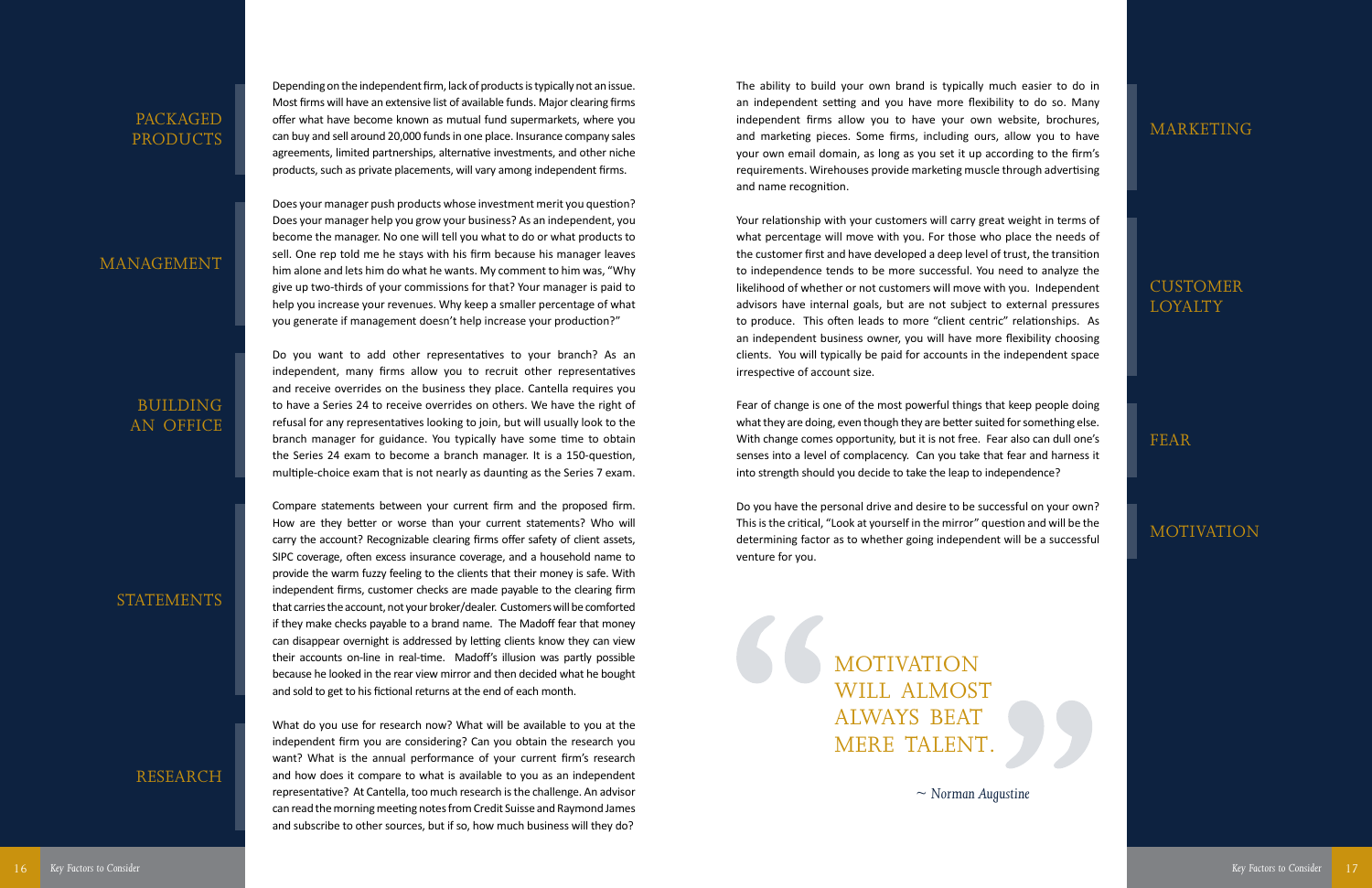If you are still debating between Going Independent and staying where you are, try the following exercise utilizing Ben Franklin's system for weighing pros and cons. Hopefully, you just reviewed a number of factors others have considered when Going Independent, along with insight from prior experience. Complete the lists on the next few pages. **For your current job, list all of the positive aspects in the left-hand column and those that are not as preferable in the right-hand column.**

**Now do the same thing for becoming an independent advisor.** This exercise will also be helpful if you are considering changing from one independent firm to another. It is not necessarily the number of items on each list that guides your decision; it is likely to be that deep-down, gut feeling, as you view the lists side by side, that will tell you the right choice.

### STAYING AT YOUR CURRENT BROKER/DEALER GOING INDEPENDENT

| <b>PRO</b> | <b>CON</b> |
|------------|------------|
|            |            |
|            |            |
|            |            |
|            |            |
|            |            |
|            |            |
|            |            |
|            |            |
|            |            |
|            |            |
|            |            |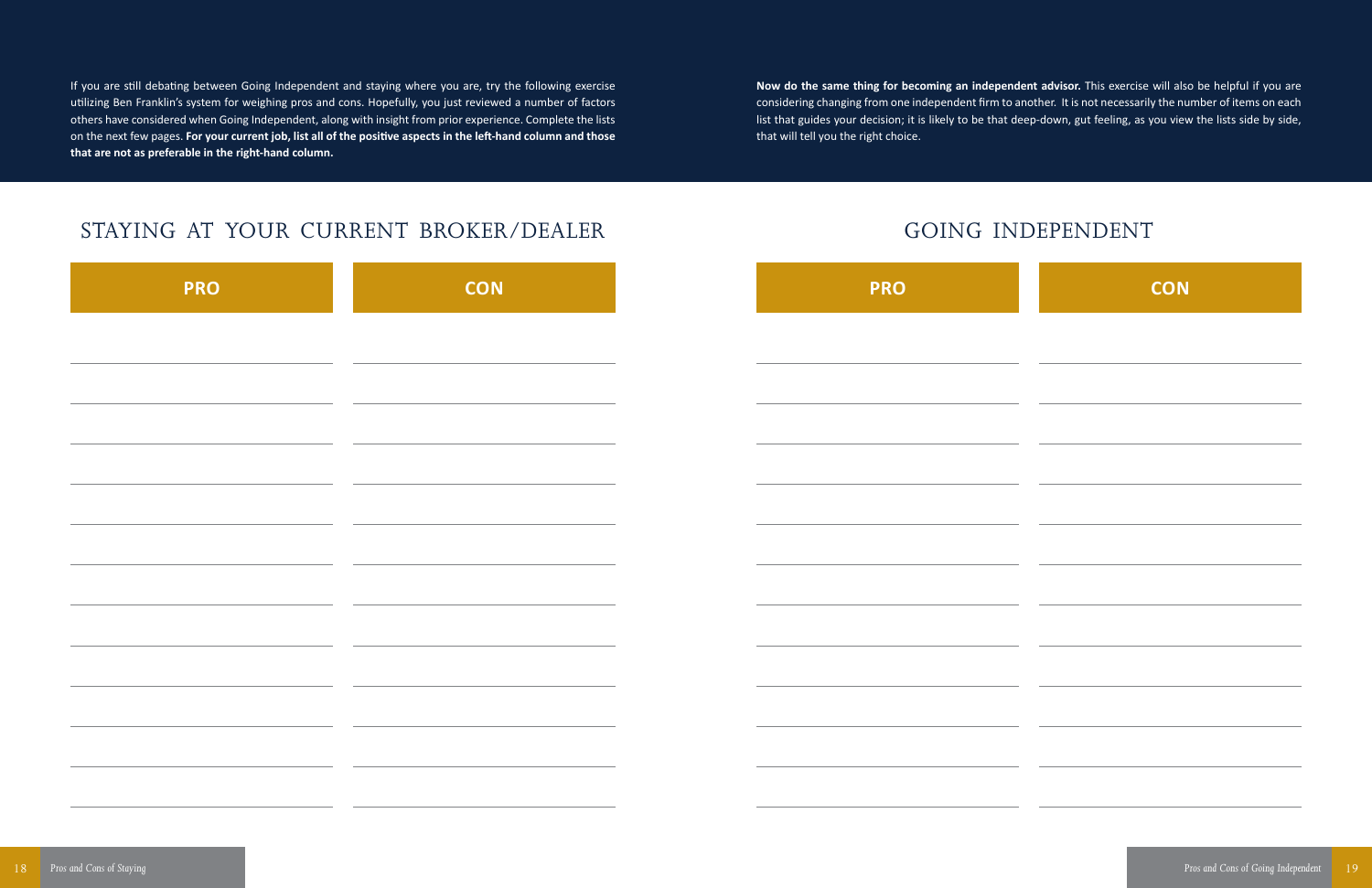### choosing a broker/dealer

e hope that after making the lists, you have a better sense of your feelings regarding going independent. Now, let us look deeper into the process and think about aspects of your new business, starting with one of the biggest decisions - choosing a new broker/dealer.

Find the broker/dealer that is right for you - we are not all created equal. Look at it like a business marriage. You can only marry one, so choose well. Clearing arrangements, products, staffs, work cultures, and personalities are all different. Make sure the goals and objectives of the firm will help you achieve your own business goals. If your business plan includes growth through training new representatives, it would be foolish to join a firm that refuses to sponsor a new employee to take the Series 7 exam. Analyze your personal roadmap and vision for your new business—choose a firm that can support you. Do your homework, because changing firms is a lot of work. When you make your decision, you should feel comfortable that the firm you select will be your broker/dealer for the rest of your career.

Take our firm, Cantella & Co., Inc., as an example to help in terms of evaluating other broker/dealers to get a better feel of what is important to you. There are some things we do as well as any firm, but we also have our weaknesses. Cantella tends to match well with wirehouse-type producers. We built the company identifying and implementing what wirehouse representatives need to be successful, while removing many frustrations in areas of communication and flexibility working with customers. Our unique tri-clearing arrangement with three NYSE member firms—Raymond James, Pershing LLC, an affiliate of the Bank of New York Mellon, and National Financial Services, a Fidelity Investments Company—provides advisors access to almost every product or service found in a wirehouse. Because we have access to institutional research and a platform backed by experienced traders from our days as an institutional firm, we generate a higher percentage of individual equity and bond trades than most other independent firms. Some independent firms consider buying and selling individual equities or bonds too dangerous and will give you a lower payout on these products. We consider them a viable choice, just as we do mutual funds, variable annuities, unit investment trusts, separately managed accounts, and other products.



Cantella does limit some products, which makes us a poor match for certain advisors. We do not let you solicit bulletin board or pink sheet stocks. Our selection of limited partnerships is not as extensive as other independents. We feel a major part of doing our job well is to protect your clients from losses and you from lawsuits. If we perceive the risk to be greater than the financial reward, it is not something we want advisors to solicit. Lack of liquidity, prior experience of management, past performance, and potential for fraud weigh heavily in evaluating product agreements. Rather than retain the 3% due diligence fees that sponsors want us to keep and not share with our advisors, we instead choose to pass completely and not offer the product. We may be too conservative for some representatives, but we feel it is part of the reason we have remained in business as an independently owned company for more than sixty years. Yes, we will miss the next Microsoft-type company with no sales that needs capital just to stay in business, but hopefully we will also avoid the next scam that could cost advisors their careers and our company's existence.

The biggest mistake we see first-time independent advisors make is focusing on the highest payout and/or upfront cash. If you are coming from a wirehouse or regional, you are likely making a quantum leap in terms of the percentage of your commissions you retain. Independent firms run on thin profit margins. If someone promises to let you keep 95% to 100% of commissions, how much money do you think they will have left to provide support for you? One frustrated representative who left a 100% payout firm to join Cantella explained to me, "Yeah, I was getting a 100% payout, which was a joke because they had so many hidden fees. That wasn't what really mattered though, because 100% of nothing is nothing! They were losing my clients' checks and I was losing clients. It took forever to return my phone calls, and when they finally returned a call, they rarely helped me."

Your broker/dealer should make a profit and you should want them to. Your ideal relationship as an independent is one that works for you, for your clients, and for your broker/dealer. It is a "win/win/win" relationship. We base most of our decisions in our home office by asking the questions, "Is it good for the customer? Is it good for the advisor? Is it good for us?" If your broker/dealer lets you keep too much, there is a good chance that eventually:

- **1. you will decide to find a new broker/dealer due to horrific service and support, or;**
- **2. you are being used like a pawn on a chessboard and the firm will be sold to someone looking to acquire their distribution channel, ending in additional fees or reduced compensation for you, or;**
- **3. they will go out of business.**

Consider the potential impact in terms of lost productivity and the faith your clients will have in your decision-making abilities if you make the wrong choice and need to change firms again. When selecting a broker/ dealer, choose once and make the right choice. To help you make that choice, it is helpful to build a pro forma over five years based upon your current production, anticipated production and business mix going forward in the firm(s) you are considering.

THE BIGGEST mistake we SEE FIRST-TIME independent **ADVISORS** make is focusing on THE HIGHEST PAYOUT.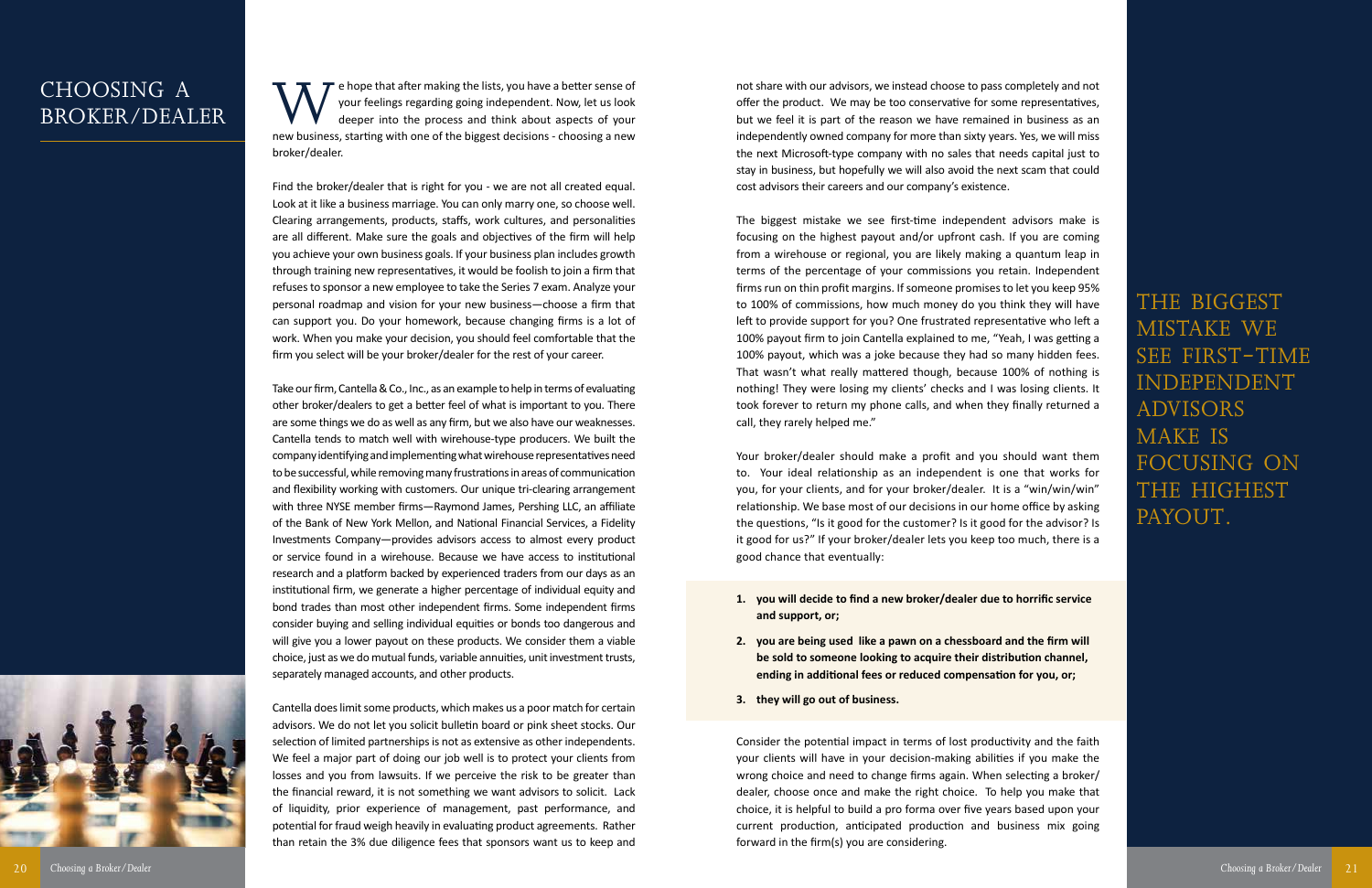IT IS WISER to find OUT THAN TO SUPPOSE.

### questions to ask broker/ **DEALERS**

y doing your research, you can find the firm that is right for you.<br>Asking key questions helps you quickly narrow your list to a few<br>firms where your business and personality match. Fortunately,<br>as the industry continues t Asking key questions helps you quickly narrow your list to a few firms where your business and personality match. Fortunately, as the industry continues to mature, most independent firms are getting better. Below are some helpful questions to ask potential broker/dealers. Not all of them will apply to your situation, but pick the ones important to you and do not be afraid to ask.

- 1. How long has the firm been in business? Think about when you first started in the business. You probably made a number of fundamental mistakes that you now avoid. The same happens with broker/dealers. A broker/dealer with experience and a willingness to learn from its mistakes brings that education to your practice.
- 2. What is the net capital of the firm? Can the firm handle losses from lawsuits or down markets? Does it have access to outside capital?
- 3. Is the broker/dealer registered in all states in which you plan to do business? Check insurance licensing also, as it is a separate approval process for firms. It can take months to be approved in some states. If the broker/dealer is not transacting securities or insurance business in a state where you serve clients, do not rely on a salesman's promises that this issue is easily resolved.
- 4. Is the firm a Registered Investment Advisor? If so, can you transact business under its RIA? Under your own RIA? What flexibility will you have with fee-based accounts? Do you have to use the firm's own wrap program or can you utilize outside money management programs? If so, which ones? Can you add new money managers? Can you manage accounts yourself as portfolio manager on a discretionary basis?
- 5. How many employees are in the back office for support? What is the ratio of support people to registered representatives? What access will you have to senior management? Can you pick up the phone and talk to the CEO or will a gatekeeper stop you?
- 6. What is the level of expertise in the back office? What percentage of the home office has their Series 7? How many have college degrees? Are the bulk of employees relatively new to the firm, or have they been in the business for a number of years? Is it a revolving door or a company that treats employees well? If a company treats support people poorly, what are you in for? Find out what the company does to retain valued support staff. Try to get a sense of the emotional connection between advisors and the home office personnel.
- 7. What is the firm's retention rate for representatives? Of those who left the firm, what were their reasons for leaving? What type of relationship can you expect with your broker/dealer? What is the firm's culture? Consider the firm's policy for returning phone calls and emails, how the home office values your input, and interaction with the home office staff.
- 8. What are the long-term plans of the broker/dealer? Who owns the broker/dealer? How does ownership impact product selection and what you can offer to your clients? Are there any proprietary product conflicts? Are there products with higher profit margins for the broker/ dealer? If you saw how much broker/dealers are paid in due diligence fees for some non-traded products, you might hesitate to sell them.
- 9. What transition services are offered? Will an employee visit your office during the transition? Will they work with you to hire a sales assistant? Will they help you train support staff?
- 10. What are the requirements for becoming an Office of Supervisory Jurisdiction (OSJ)? Will the firm sponsor you to take additional exams? Can you recruit other representatives and receive an override on the business they place if you serve as an OSJ? What if they open their own branch?
- 11. Can you develop your own business identity, or are you required to always use the broker/dealer's name? Can you have your own website? Can you have a personally branded email address?
- 12. What are the annual and monthly fixed costs charged by the broker/ dealer? Get a list of all fees in areas such as registration, technology, stock quotes, compliance, etc. What fees are charged for nonproducing registered personnel? What other costs should you expect that are now being paid by your current broker/dealer?
- 13. Ask potential broker/dealers, "Who is your client?" If it is the investor, you as an advisor may be considered a means to an end, whereas a true independent broker/dealer understands that the company ceases to exist without representatives. "Who is the client?" is also a good question for the compliance department. Some compliance departments view their job as rule enforcement. Others take a proactive approach to help you grow your business, while protecting you from lawsuits and regulatory violations.
- 14. Review the representative agreement. If things do not work out, can you transfer your client accounts without the broker/dealer actively soliciting your book? What is the broker/dealer's policy if you leave? Is there a non-compete clause? Is the firm a signatory to the Broker Recruiting Protocol? What is the firm's privacy policy? Privacy policies may tell you something about the firm's attitude towards who owns the clients. You are entering into a business marriage and your representative agreement is like a prenuptial agreement. Make sure it is good for you, as you are the one bringing the assets to the table.
- 15. "Will you allow me to write a book?" This is a question to ask the head of compliance, not the person recruiting you. Even if you have no intention of writing a book, it will give you a sense as to how far compliance is willing to go in order to help you.
- 16. How will the firm assist you in developing your succession plan? Is any capital available for buying other practices?



*~ Mark Twain*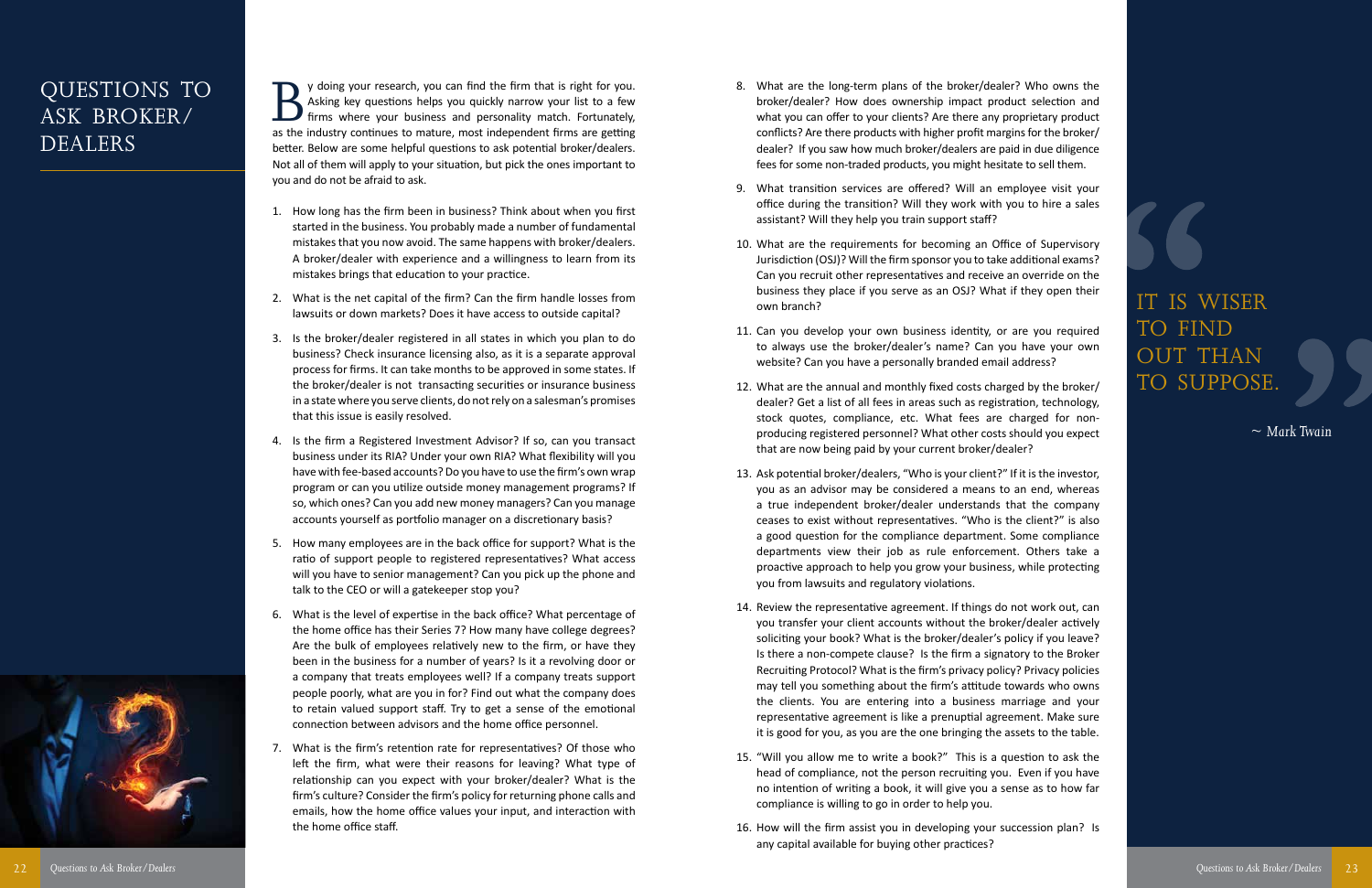- 1. What type of access is available to your client accounts? Is information in real-time? How do clients access their accounts? What is the cost for online account access for you and your clients?
- 2. How do you enter trades? What type of access will you have to traders? Can traders work orders for you? Can you enter orders online, through traders, or both? What costs are associated with executing orders? What portfolio rebalancing tools are available to you?
- 3. What type of accessibility will you have for stock quotes? Research? News? What are the costs? Does the firm allow billing for exchange fees under their umbrella for your stock quote system? Billing through a broker/dealer with multiple users instead of directly to you could save about \$1,000 per year just on NYSE exchange fees.
- 4. Can you view your clients' information online or do you have to run to the filing cabinet and yell when it doesn't open? Are you required to keep hard copies of account paperwork in the office? Are you able to submit scanned images or are you required to provide hard copies?
- 5. Does the technology department have the ability to write customized software programs and reports for you? How much do they charge for this service? How well does the firm's technology staff understand the business and the needs of representatives? At Cantella, we have a suggestion box driven by advisors. If they recommend something that makes life better for them, it probably will help others. We have staff members, including our CEO, who know how to write computer programs. This skill enables Cantella to implement changes that benefit all advisors.

#### products & services

- 1. Can you discount commissions? If commissions are discounted, is your payout percentage discounted, or does it remain the same? Can you charge above the firm's standard commission schedule? Does the firm have a commission minimum on each trade?
- 2. What mutual funds, REITs, variable annuities, and variable life insurance products are on the firm's approved list? Is the broker/ dealer willing to add new products? What is the due diligence process? What other products are available?
- 3. What types of accounts are available? (DVP/RVP, IRA, Roth IRA, SEP IRA, Coverdell ESA, Profit Sharing, Money Purchase, 401(k), Solo 401(k), 403(b), 457, 529, Non-Prototype Retirement Plans, etc.)
- 4. What is the procedure for approving marketing and sales materials? What can you expect for turnaround time from compliance for approval of marketing materials? What flexibility does the firm allow for developing your own marketing materials? What marketing material is supplied by the broker/dealer?

WE GET WISE BY asking questions, and even if these are not answered, WE GET WISE. for a well packed QUESTION CARRIES its answer on its BACK AS A SNAIL carries its shell.

pick the **QUESTIONS IMPORTANT** to you and do not BE AFRAID TO ASK.

### TECHNOLOGY

- 5. Can you see a sample client statement? Will your logo, name and phone number appear on the statement?
- 6. Will you have access to cash management accounts to provide your clients a debit card for ATM access, automated bill payment, travel insurance, reward points and checking privileges?
- 7. How does your product mix compare with the product mix of the firms you are considering? While purchasing mutual funds and variable annuities is a simple processing task, other areas such as equity and bond trading, Rule 144 sales, and estate planning can be more complex. A broker/dealer processing minimal business in your key product is an indication of a potentially poor fit for you. Analyze the areas of support you need and what is available to help you.
- 8. What are the clearing capabilities? One of the first steps in having your clients place trust in your career change is helping them evaluate the safety and security of where their assets will be held. Clients make checks payable to the clearing firm and a household name provides comfort. The clearing firm originates a great deal of available products and services. Take an online tour to view screens and capabilities. Can the clearing firm accommodate DVP/RVP or Prime Broker accounts for institutional or high net worth clients?
- 9. What insurance coverage does the broker/dealer and the carrying firm offer for clients if your broker/dealer or clearing firm were to fail?
- 10. What is the firm's policy towards soliciting equity indexed annuities? What about traditional insurance business? Does the firm have an approved list? Are you required to run the business through the firm or will it be treated as outside business? How are you compensated? Traditional insurance product commissions are often processed at two levels, the producer and the agency level. It is a "one plus one equals three" system for many products, as the more you produce the higher percentage you retain. At what level will you be compensated? If the firm receives a bonus payout, does it figure you into the equation? What is the firm's approach towards traditional insurance products?
- 11. Explore in depth the fee-based side of business. Can you have your own RIA? Can you work under the RIA umbrella of the broker/dealer? What fee-based programs will you have access to? Is there any chance to add additional asset managers? What fees are involved in each program and how much is the broker/dealer retaining? How does pricing for the advisor as portfolio manager program work? Cantella offers three choices: The client pays transaction fees, the advisor pays transaction fees, or the advisor can make an unlimited number of trades for a fixed fee.

*~ James Stephens*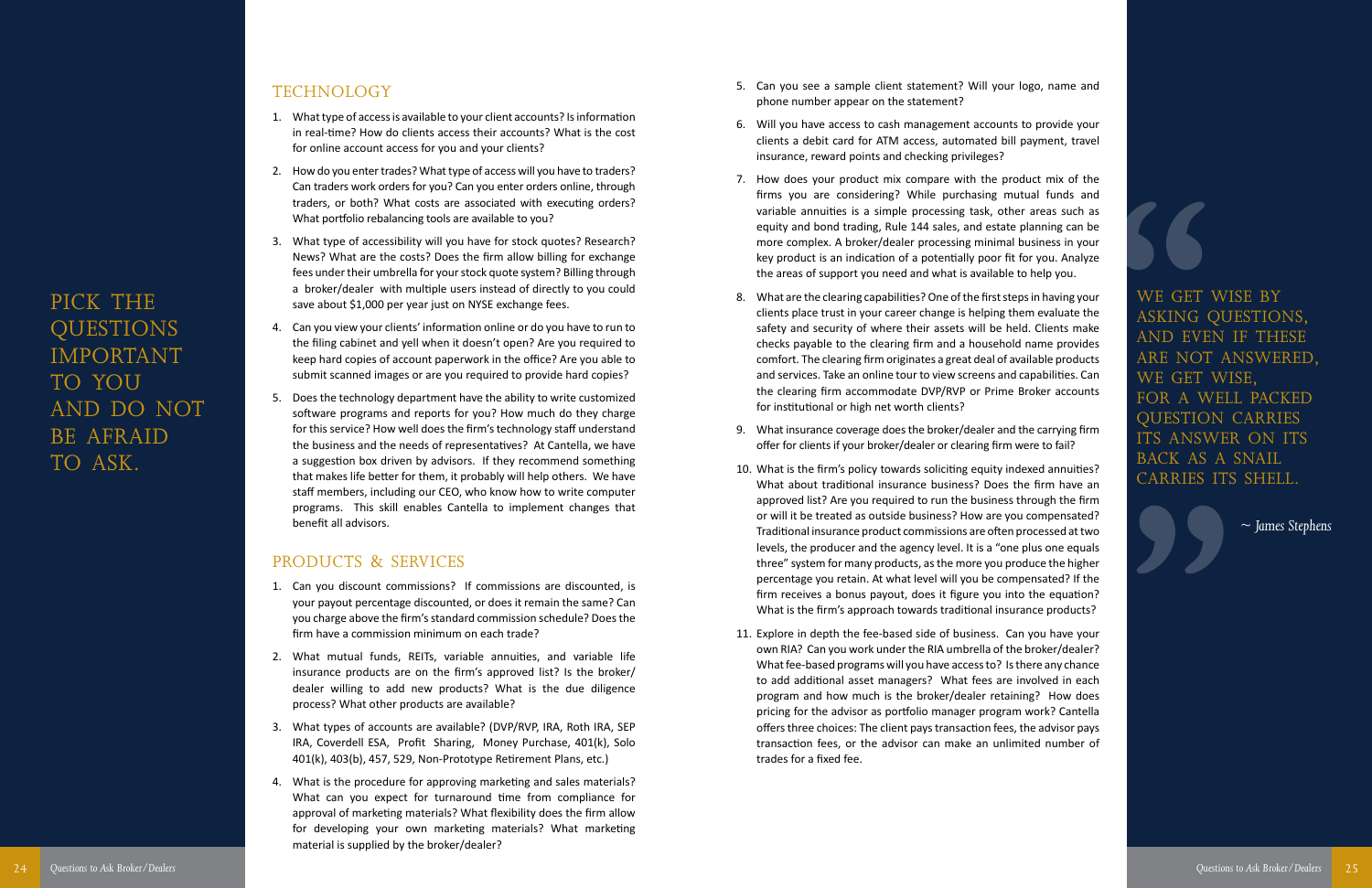### CHOOSING YOUR OFFICE **LOCATION**



Provide the independent firm you are considering with a copy of your production run. What would you net in your pocket if you did those transactions with them?

*Ask potential broker/dealers about all of their fees. What is the cost and what is included for:*

- Licensing fees
- State registration fees
- Errors & omissions
- Technology fee
- Clearing firm access fees
- Client access fees
- Branch audit or compliance fees
- SIPC assessment fees
- FINRA gross income fees
- Continuing education fees (Firm and FINRA)
- Marketing fees
- Non-producing staff fees
- Any additional fees

OW that we have talked a little about finding the right model and a broker/dealer that fits you and your goals, let us move to the topic of your office. Take a moment to visualize where you want your office, what it will l a broker/dealer that fits you and your goals, let us move to the topic of your office. Take a moment to visualize where you want your office, what it will look like and how it will run. Keep these things in mind during the next few sections because it will be helpful to see the big picture of going independent.

#### *What is the payout % for:*

- Mutual Funds
- Equities
- Options
- Fixed Income
- Fixed Insurance
- Variable Annuities
- Variable Life
- Asset Based Fees
- Financial Planning Fees

Design your environment for maximum profitability and career satisfaction. Location may help your business in terms of image, possible walk-in clients, and have a major impact on your bottom line, but it is not the most significant aspect of your business - you are. One of Cantella's largest producers works out of an office in his home. He prefers transacting business over the phone with established clients and meets prospects in the comfort of their own home or office. He sees corporate executives at their office at the beginning of the workday, or at a restaurant for breakfast or lunch. He keeps his business focused and handles all of the paperwork himself. He has minimal expenses, such as Internet, mail, and phone. With the 90% payout he receives, he keeps more than twice what he did at his old firm and his commissions are steadily increasing.

While the example above may be too simple for your taste, you want to be careful not to go too far spending too much on an office. If you have been producing under \$200,000 a year, it probably is not wise to pay \$5,000 a month for rent, hire a personal secretary, a sales assistant, and outfit your office in top-of-the-line mahogany furniture. Do not take the *Field of Dreams*, "Build it and they will come" approach. We have seen a few advisors think they were going to create a powerhouse branch with many advisors and lease over 5,000 square feet of office space. It made clients uncomfortable seeing so much of the floor vacant when the others "didn't come."

 Be very positive about your switch to independence - run a class operation that you are proud to call your own, but do not force yourself to produce beyond your capabilities. A better strategy is to find the amount of space that is right for you now. If you are fortunate and grow to add additional employees, then take on additional space. An approximation of 300 to 500 square feet per employee should give you an idea of how much space you will need. Law firms typically allocate about 300 square feet per employee, while a call center environment might only have 150 to 200 square feet per employee. Take into consideration space requirements for meeting with clients, conference room, kitchen, processing space, and a "loss factor" if the space has nooks and crannies.

Rates for office rentals vary, so consult a local realtor to get some guidance regarding potential business locations. When meeting with the realtor, make sure you set up their solo 401(k) plan, as most realtors are selfemployed contractors who can defer a significant part of their income per year. The same opportunity goes for the printer who may handle your stationery, your accountant, and your lawyer. It does not take rocket



*~ Benjamin Franklin*

#### **PAYOUT**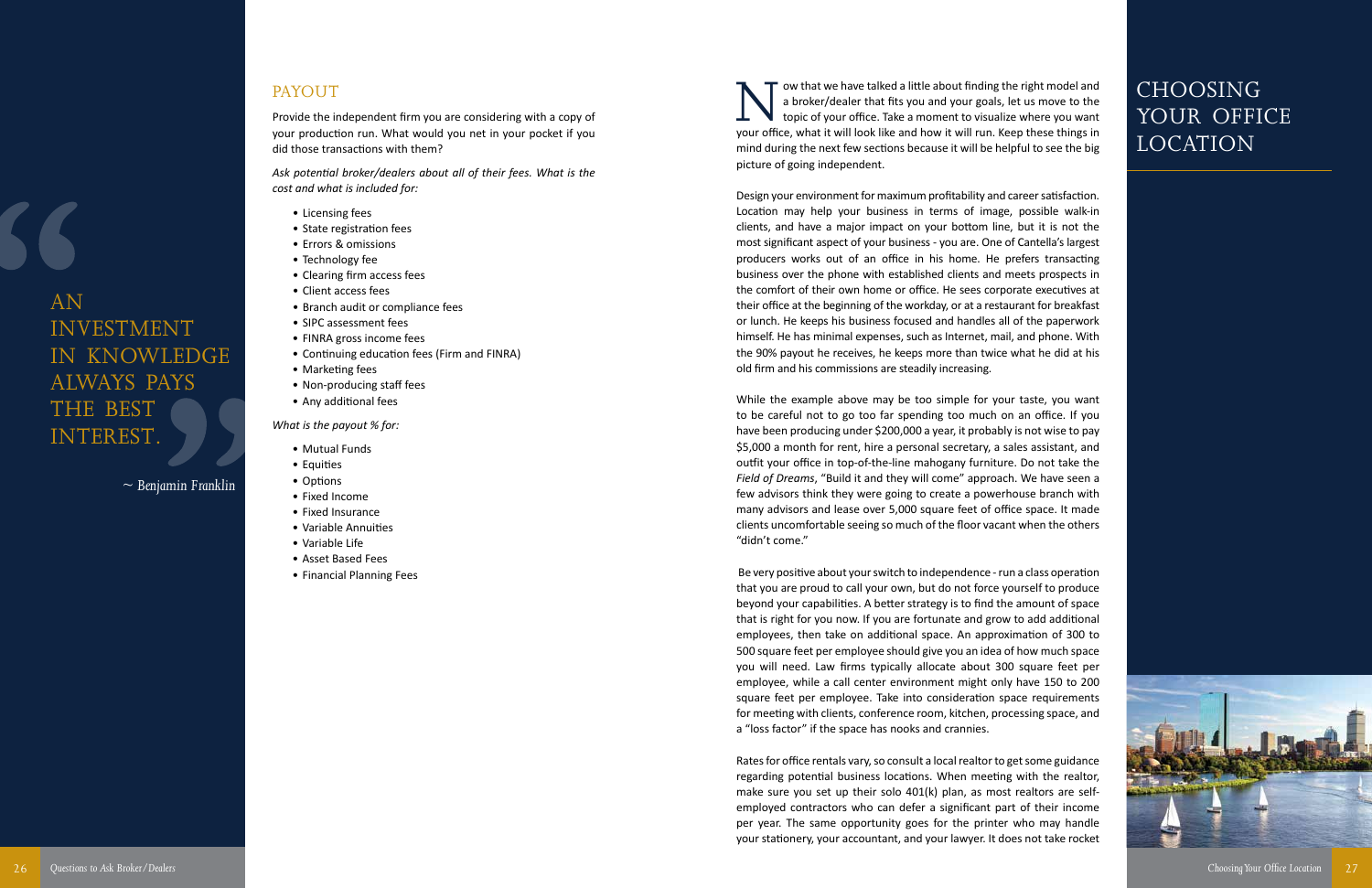Sour first office may not be your final office. In some areas a sublease will be the best financial solution. You can save on rent, and because your business is not as complicated as others to move, it will not be a huge b sublease will be the best financial solution. You can save on rent, and because your business is not as complicated as others to move, it will not be a huge burden when it comes time to relocate if you choose not to sign a new lease.

When furnishing your office, remember furniture has more pricing flexibility than most other items. Our experience with furniture dealers has been that by simply mentioning that you are getting multiple bids to outfit your office, the price quote quickly becomes just 50% to 60% of the list price. Most of us are not comfortable haggling over prices, just as we do not like customers negotiating our fees, but this one step requires no negotiation and usually saves you money. A benefit of subleasing is that sometimes the furniture is included in the deal.

When possible, you should purchase equipment and only consider leasing equipment if cash flow is an issue. Generally, computer equipment is leased for a two-to-five year period, and at the end of the lease, you should have an agreement allowing you to own the equipment for a dollar or some minimal amount. Do not enter into a lease with a high buyout option if it is equipment you will still need at lease expiration.

Whatever technology you invest in will probably be obsolete within three to five years. Fortunately, competition and improvements also make the latest technology extremely affordable. The simplest philosophy when buying computers is to buy one level below the top of the line model. With technology becoming so inexpensive, watch out for "recommended upgrades" that get expensive quickly, but provide little added benefit. Before you buy any piece of technology, talk to your firm's IT area because they can help you avoid costly mistakes and tell you which upgrades you actually need. Your broker/dealer may also have access to discounts; one such discount all broker/dealers receive as a FINRA member is a 10% discount when buying Dell computers. You can visit www.dell.com/finra for more information. However, FINRA members do not always get the same sales as the general public.

Have some type of redundant Internet connectivity available. Our business is almost entirely online. If your primary Internet provider goes down, have a secondary solution available. Personally, my android cell phone provides Wi-Fi access wherever I go. Our business is portable, so plan to build for access to information when you are not in the office.

If you want color for greeting cards, newsletters, performance reports, etc., consider purchasing a color laser printer, as it will provide the best printing quality. The price on color laser printers has dropped dramatically in the past couple of years; however, the real cost for printers is in the ink or toner, not the unit itself. Be careful when buying refurbished/refilled ink and toner - some companies' cartridges are good quality, but many are not.

### making your office work for you



TAKE A **MOMENT** TO VISUALIZE **WHERE** YOU WANT YOUR OFFICE, WHAT IT will look like and how it WILL RUN.

science to see this is an easy way to gather assets, especially when you are already their customer.

If you know where you want your office to be located and have adequate capital, consider purchasing a building or office condominium. Purchasing an office in the very beginning may be risky in terms of future flexibility, but it also carries potential rewards. Deciding whether or not to buy commercial real estate for your business is similar to the decision one makes about buying or renting a home. If you can afford it, you will generally do better in the long- term owning rather than renting.

A successful strategy we have seen is to open an office that can provide walkin business. In small communities where rent is reasonable, a storefront gives you a competitive advantage because you can use it to advertise. Edward Jones is a firm that has been quite successful opening offices on the main streets of small communities and in strip malls throughout America where competition is minimal. You can post attractive yields or marketing messages in your front window to bring in new customers.

Consider opening your office in a business complex, which includes businesses that can provide referrals. Landing a few key accounts in an office building can help pay a major portion of your expenses. If you have a working referral relationship with an accountant or an attorney, an office in close proximity may benefit both parties. Some representatives have partnered with attorneys or CPAs and set up their office in the other's location. Cantella sponsors attorneys and CPAs to take their securities exams and any licensed person can share in revenues with existing representatives.

To control expenses, another consideration is virtual office space and/ or executive suites. Companies such as Regus offer an international network of ready-to-use offices and meeting rooms. Unlike traditional leased space, these arrangements let you utilize exactly the amount of space based on your needs. For example, meeting rooms can be rented by the hour, half day, or full day in cities throughout the country. The web site is www.regus.com and the phone number is (800) 633-4237.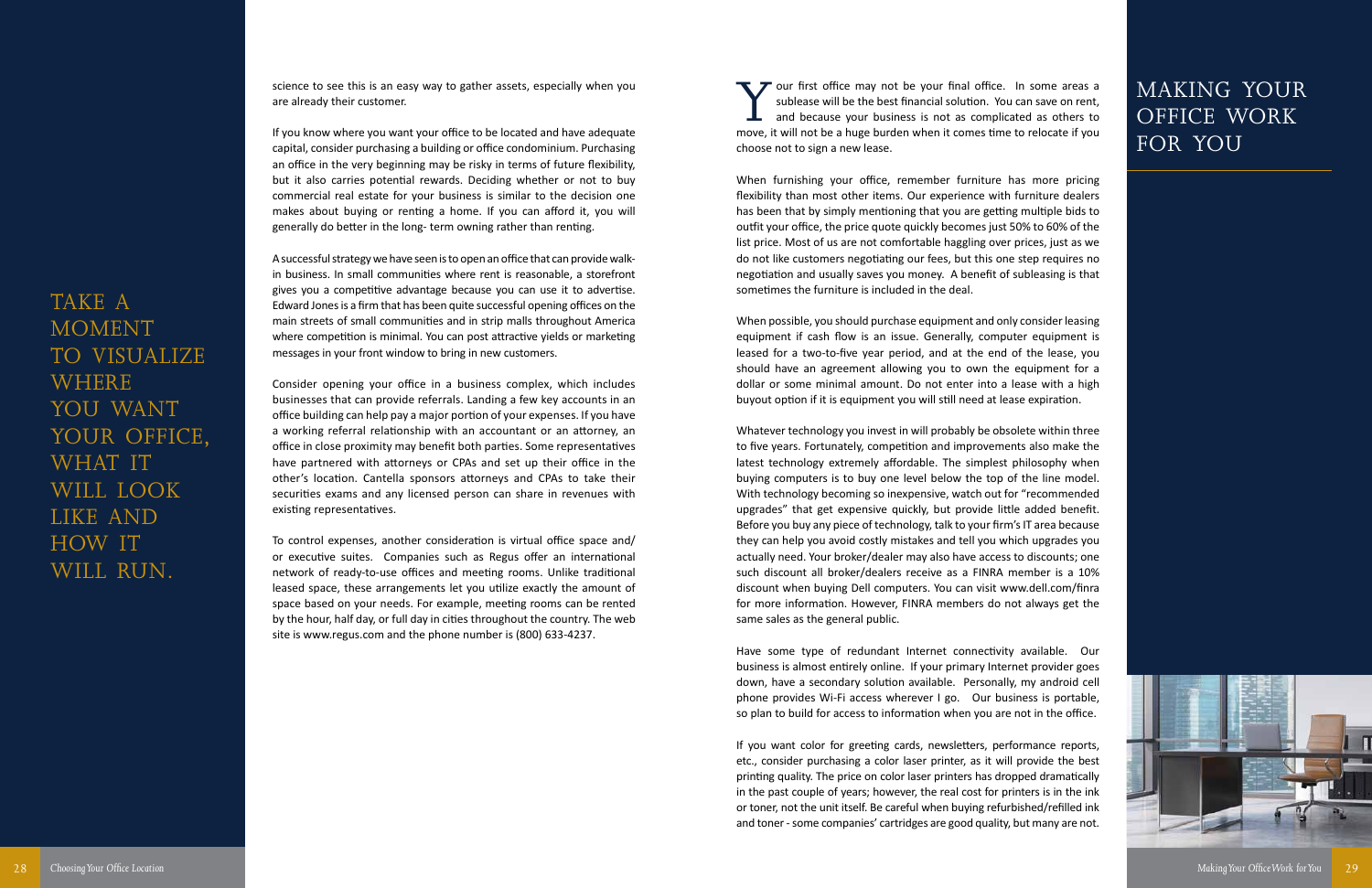### $\bm{A}$ professional OFFICE



When a customer walks through your door, how will they<br>feel about working with you? There are so many different<br>ways to decorate your office, and this is an area where your<br>personality becomes an extension of your physical feel about working with you? There are so many different ways to decorate your office, and this is an area where your personality becomes an extension of your physical surroundings. Your office should accomplish a number of things, but the two most critical ones will be:

- 1. Are you in a comfortable working environment that lends itself to productivity?
- 2. Does your office environment convey the image you want to project into the minds of your clients?

Below are some factors to consider and ideas we have seen representatives utilize in their offices:

- Have magazines that cater to the lifestyle you help your clients achieve or maintain rather than educate your clients about our industry. Magazines such as *Travel and Leisure* and *National Geographic Traveler*  make sense: The latest copy of *Money* magazine telling them to fire their broker or *Financial Planning* does not (unless you are on the cover). CNBC on a television in your office might convey that you watch the same crap as clients do, so why do they need you for advice?
- Have fresh cookies or pastries and fresh coffee ready whenever a client meeting is scheduled. Serving tea and coffee in nice china conveys a professional image.
- To take the above point a step further, find out their preferences. If you ever stay in a Ritz Carlton and comment to an employee that you love their chocolate chip cookies, you may find some cookies waiting for you the next time you check into a Ritz. Keep notes on all clients and strive to provide exceptional, memorable service.
- Arrange your reception area so clients cannot see the computer screen or any piles of paperwork. Also, try to keep your mail/file/work room and/or kitchen area out of sight from the reception or client meeting area(s). The appearance of disorganization can cause clients to fear for the safety of their privacy and proper management of their assets. Clients should not be able to see the name of other customers. It will make them question if their privacy is being protected.
- Having the latest in technology when it comes to items such as flat computer and television screens show you are keeping current.
- Some offices have created a library of books in their waiting room. Start with your favorite books. This can often lead to a drop-andborrow system where clients can exchange books and drop off recently read books. I would only do this if you are an avid reader, as clients will want you to read their latest favorite books. A working library can create a bond with clients if you share a love of reading.

your life DOESN'T GET **BETTER BY** CHANCE.

IT GETS **BETTER BY** choice.

You must also have the ability to scan documents. The best way to send something is to scan and email it. This way, you have a copy of what you sent as well as a trail of when and where you sent it. Doing so is much more reliable than a faxed transmission where you need to confirm the other side received the document. Talk to your broker/dealer's technology area for help choosing a model that fits your needs. A multifunction printer, copier, scanner, and fax machine is usually the best solution for space and cost for an independent business owner.

When it comes to choosing a quote system, there is a large variety to choose from as an independent representative. These include popular systems such as Market-Q, QUODD, DTNiq, Thomson Reuters, and Bloomberg. Prices range from about \$50 per month to a separate Bloomberg terminal, which can be over \$2,000 a month. Cantella advisors who only need occasional Bloomberg access can utilize our home office terminal. There are numerous apps available and many are free. I am a fan of learning, so I joined AAII.com, the American Association of individual investors. The screening tools are amazing, the content very educational, and I know where to go for new technology because they provide commentary on new products and services throughout the year. A lifetime membership is about \$400. I also subscribe to gurufocus.com to learn what industry experts are buying, the logic behind investments and to analyze financial statements.

Ensure that you install adequate phone lines. You will need to have enough phone lines to properly route all customer calls so they are not dropped or receiving a busy signal. This is not an area you want to neglect, as your ability to communicate with clients is paramount.

*The following are additional websites we have found particularly useful when establishing an office:*

- **www.lowermybills.com** You will find ways to lower many of your monthly expenses from phones to Internet to utilities.
- **www.consumersearch.com** The site takes all of the available reviews for products and then summarizes the ones that are considered the best to own. It also helps with the next step of making a purchase, as you can shop a number of vendors to find the best price for a recommended product. I have used the site personally to buy lawnmowers, cameras, vacuum cleaners, and more.
- **www.ebay.com** It is an efficient way to buy or sell items. Keep in mind that auctions can be like gambling. You become engrossed in the excitement and forget your purpose, which is to purchase something you need for a lower price.
- **www.craigslist.org** This site has multiple uses. You can use it to hire employees, buy or sell office equipment, buy tickets to events and much more. When I found out how much it would cost to rent a limousine for my daughter's birthday party, I just bought an older one on Craig's List.

*~ Author Unknown*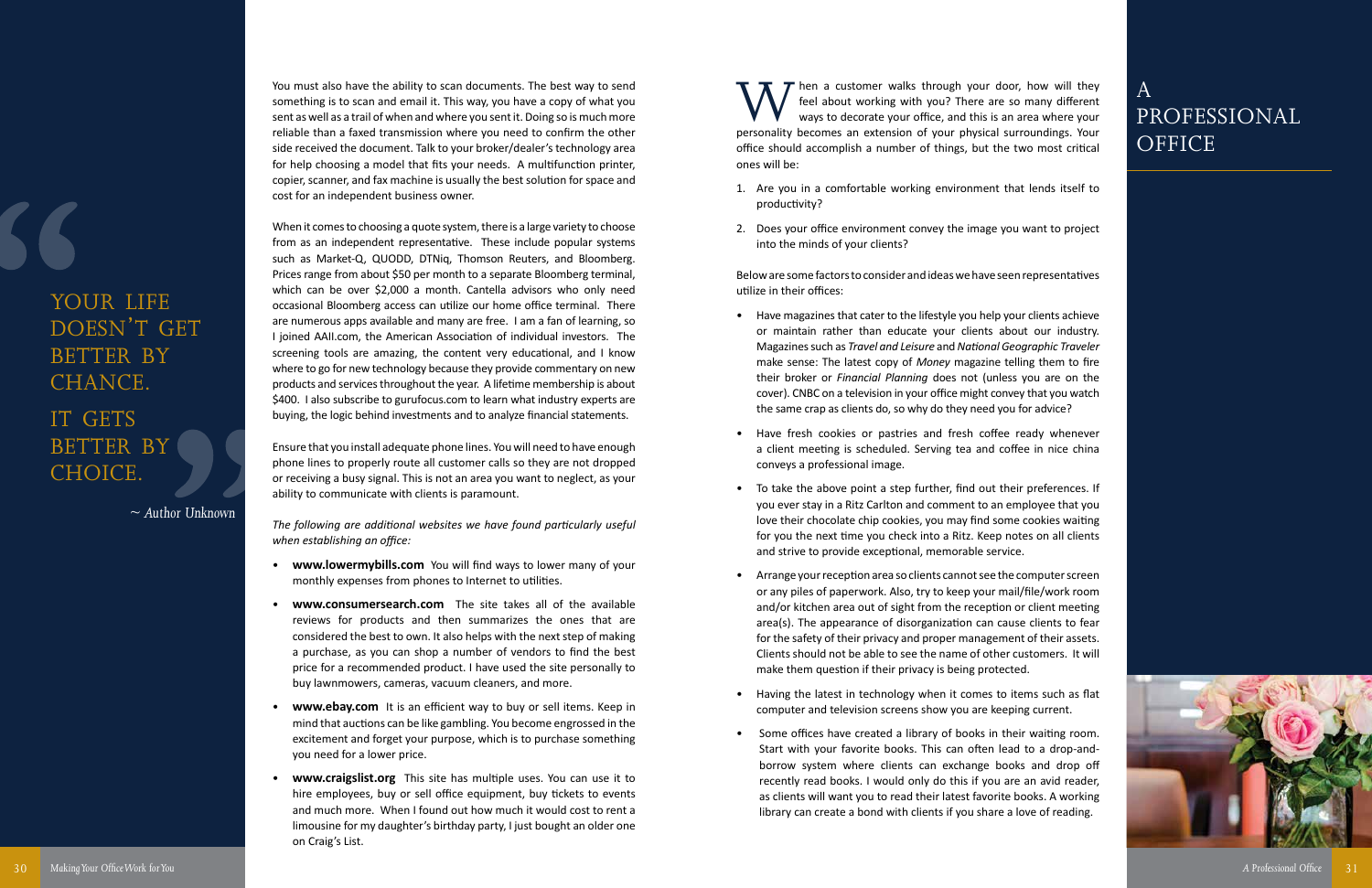Feep good records of all office expenses; they are deductible on your taxes. Consider getting at least one credit card for business expenses. I keep a handful of cards in my wallet and utilize the best reward for each nurc your taxes. Consider getting at least one credit card for business expenses. I keep a handful of cards in my wallet and utilize the best reward for each purchase. One card I like is the Starwood Preferred Guest Card from American Express. Recently, new cardholders were offered 10,000 free points when you make your first purchase and a bonus 15,000 points if you spend \$15,000 during the year. Those 25,000 points are good for about five nights in a decent hotel and two nights in an upscale hotel. You can convert your points into Skymiles with over 150 airlines for free flights, and for every 20,000 miles that you redeem, you receive 5,000 bonus miles. There is no annual fee for the first year and a reasonable fee thereafter. My favorite web site to find the best rewards card available is www.thepointsguy.com The warning, as we all know as financial advisors, is to pay your balance in full every month to avoid any finance charges or these little perks become extremely expensive.

It can be difficult to shield your business from lawsuits through organizational structures, but you may be able to protect personal assets such as your home. If you have not done so and your state allows it, consider filing a Homestead Declaration on your home to protect it from being seized or sold in the event of a judgment against you.

Consulting a small business attorney and accountant can help you properly form your business. Your accountant can help navigate Section 179 deductions and other tax matters. As a self-employed contractor, there are a number of legitimate ways to limit your taxes.

FINRA rules require pay to be given to a registered representative, so those setting up corporations need to go through a process of receiving checks and depositing them into a business account. Below is a brief overview of some ways to organize your business.

A sole proprietorship is controlled by the owner: The owner is the sole decision-maker, all of the profits go to the owner, and it is easier to form than other business entities. This type of business entity gives you a great deal of freedom in operating the business, as you do not have to share decision-making power or report to anyone else. There are also less government restrictions and control, so there are fewer reporting requirements. The main disadvantage for a sole proprietorship is unlimited liability. If your business is sued, you and your personal assets are at risk.

A partnership is an association of two or more people who share ownership and control over the business. There needs to be a legally binding partnership agreement among all of the partners to quell any potential disagreements about the amount of time and energy spent by each party. The partnership agreement should include how decisions are to be made, how profits are to be distributed, how disputes are to be resolved, how new partners will be admitted, how existing partners can be released, and how the partnership would be dissolved if necessary. As with a sole proprietorship, a partnership

### OTHER **BUSINESS** establishment **ISSUES** TO CONSIDER



- Consider a shelf of business-related books that display your knowledge of investing. One area to locate the books is at shoulder height on a shelf behind where you sit when meeting with clients.
- Round tables are more effective for meetings as they eliminate the barrier created by executive desks.
- If you have utilized the media and marketing to your benefit and have a number of articles, brochures, or press releases, consider having a nice leather binder of such items in your reception area.
- If you have the credentials, consider having them professionally framed and matted to build your "Wall of Fame." Whenever you attend a conference, have your picture taken with keynote speakers or top-ranked analysts, preferably in front of a podium with the logo of the meeting or corporate host.
- Make sure lighting is comfortable for clients. Avoid any bright lights or windows behind you during meetings, as the glare can create problems and clients will miss your facial expressions.
- Provide a nice pen and paper with your logo on it for each meeting. Encourage note taking, as it keeps meetings interactive and shows you are looking for client input. One high-net-worth advisor provides a different, unique new pen for clients each time they come to his office. I still remember getting a prize each time I visited the dentist as a child.

To make sure you are conveying the right image, try this exercise about once a year. Picture yourself just moving into town. Walk into the office. Sit in the reception chairs and look at the surroundings. Sit in the meeting chairs. How do you feel? What message do you receive? Is the person managing this location someone I might trust with my life savings? How do the employees look? Are they professional in appearance? Is the office clean and organized? Ask a few close friends to do the same exercise and provide you with honest, objective input.



BUY IT ONCE. AND BUY IT RIGHT.

*~ Marni Jameson*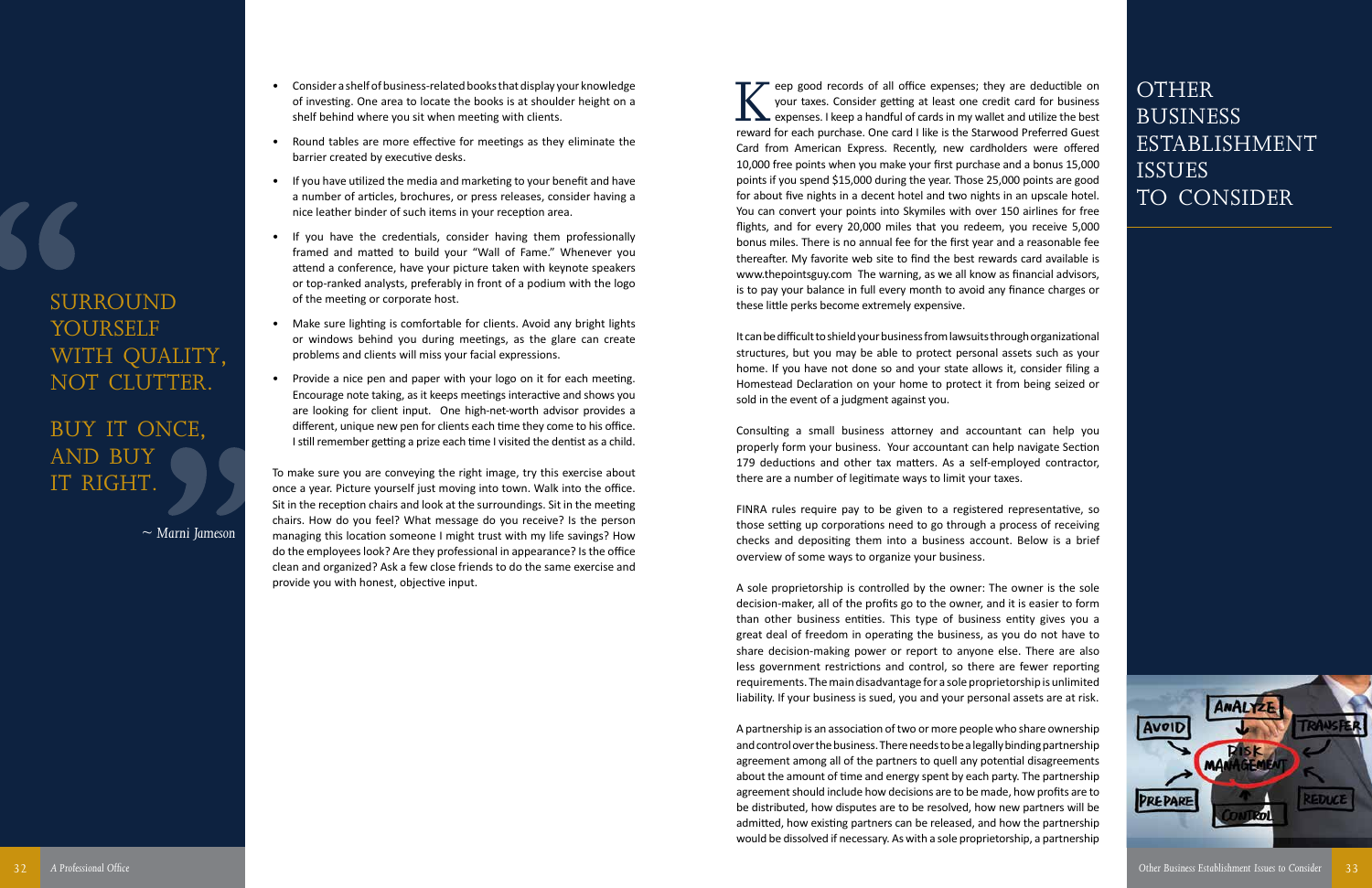Some questions to ask accountants before hiring one:

- How long have you been in business? Specifically, how many years working with small business owners?
- What percentage of your clients are small business owners?
- Do you outsource any work to other companies or within the office? If so, what is the education, experience, and expertise of those individuals?
- How many people are in your firm? Note: In larger firms you may not always speak to the same person.
- What is the firm's average response time?
- What is your hourly rate? Do you charge for phone consultations?
- If I am audited, are you there with me?
- Are there certain systems you require me to use to keep track of income and expenses? Can you help me set up some bookkeeping systems?
- Are there any notable changes to the tax law that I should know to help maximize my after-tax income now that I am establishing my own business?

### hiring an **ACCOUNTANT**



Your first stop for maximizing retirement contributions should be yourself. Changes in tax legislation allow you to contribute significant pre-tax money into your retirement accounts. AIM and Pioneer are a couple of fund families that can provide more information on self- employed 401(k) plans. Most of the major clearing firms also now offer a self-directed solo 401(k) plan where you can buy anything in your solo 401(k) plan that you could hold in a self-directed IRA or brokerage account.

You need to think like a business owner and maximize the efficiency of each dollar. For example, if you have children in high school, you can hire them to work for you. According to Diane Kennedy, CPA, who runs www.taxloopholes.com, you can even pay your children a modeling fee for appearing in your brochures or company website. Earned income up to the standard deduction amount will be federally tax-free. A child can also take the money you pay them and contribute it to a Roth IRA or you can gift the amount to them and then contribute it to their Roth IRA (as long as the child has the earned income). Just four years of full Roth IRA contributions by a teenager will grow to over a million dollars by age 65 if the account averages a 10% return per year. Now that is giving something of value to your child.

is easy to form and the profits flow directly to the owners. Additionally, you have the benefit of more than one person working to build the business. A disadvantage of a partnership is that all the partners can be held liable in the case of a judgment against the business. Also, the partners are liable for each other's actions.

A corporation is a state-sanctioned entity that is separate from those who own it. A corporation can be taxed, sued, and enter into contractual agreements. A corporation sells shares to its owners who elect a board of directors to oversee the company. The corporation does not dissolve when it changes ownership. Generally, shareholders are only liable for a corporation or its debts, up to their investment in the company. Officers can be held liable for their failure to perform an action, such as paying taxes. A corporation can also deduct the cost of benefits for its officers and employees. Additionally, a corporation under certain circumstances can elect to become an S Corporation, which treats earnings and profits as distributions that pass directly to personal tax returns. The only catch is that if you are an employee, you have to pay yourself "reasonable compensation" for any work you perform for the company. A disadvantage of a corporation is double taxation for some owners. A corporation is taxed at the corporate level and then again at the personal level for payment of any dividends. The process to incorporate also takes a lot of paperwork and time, and in most states, money. Establishing a corporation is more complicated than the other forms of business, as well as being subject to greater ongoing monitoring by all levels of government.

Limited Liability Companies combine the advantages of corporations of limited liability with the control and tax advantages of a partnership. A Limited Liability Company is more complicated than a normal partnership in its formation. The owners are the members and the life of the LLC is stated when the forms are filed. In general, the LLC is taxed as a partnership. An advantage of an LLC is the limited liability of its controlling parties. If the LLC is sued, often the owners do not have their personal assets at risk. The disadvantages include strict IRS rules as to when you can be taxed as an LLC and the rules you need to meet in different states to become an LLC.

For a listing of attorneys that specialize in small business, you can go to the state Bar Association web site: www.bestcase.com/statebar.htm. You can also find out details about the experience of attorneys by using the Martindale-Hubbell Law Directory, which lists attorneys by city and state, provides details about their specialties and prior experience. This is also a nice place to start if you do not already have a system for referring your current clients to attorneys. Talk to other small business owners for help in finding a good small business attorney. If the firm you are considering has in-house counsel, that person might be a resource for you as well.

i don't believe in luck– <sup>i</sup> believe in preparation

*~ Bobby Knight*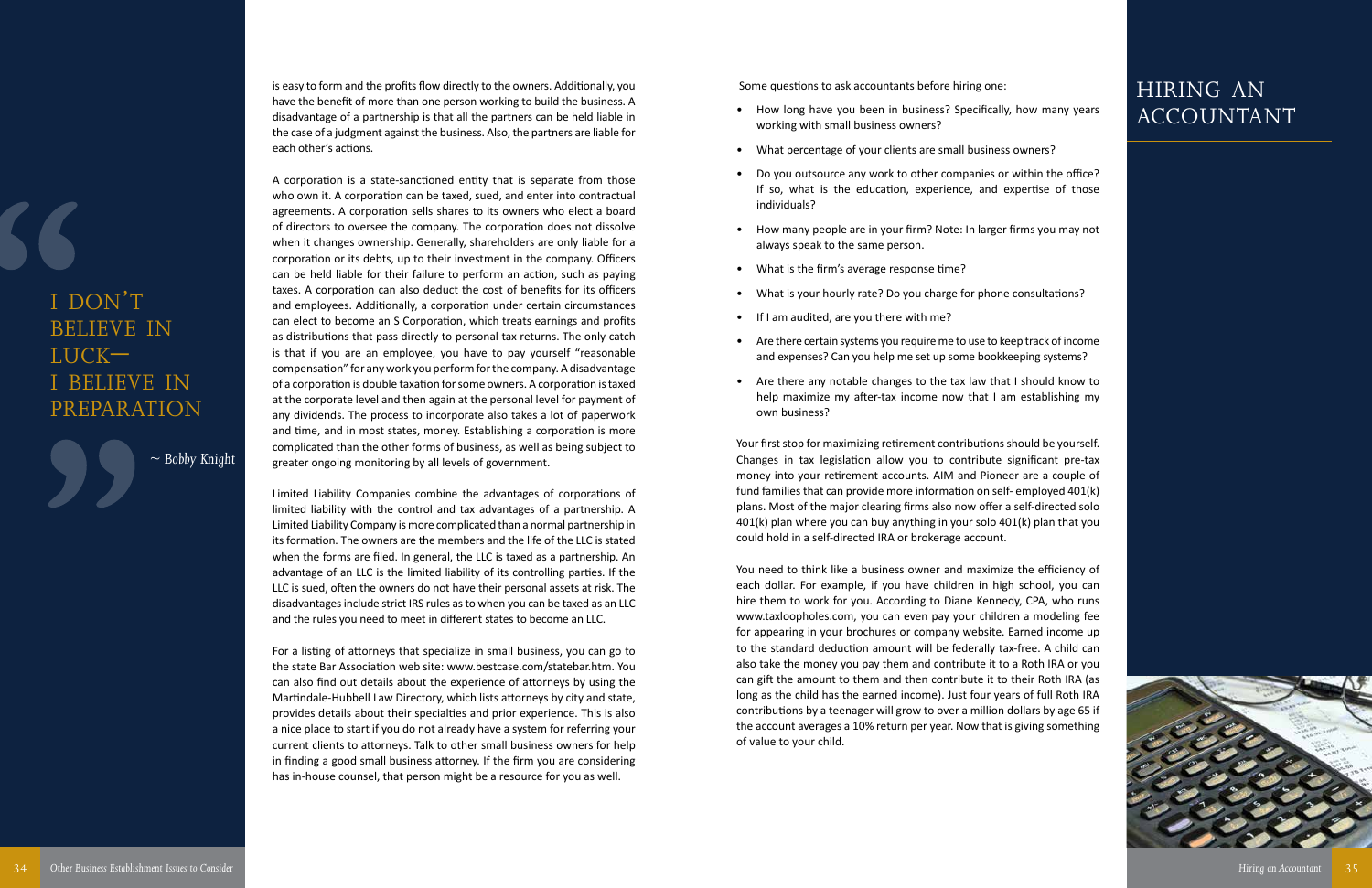a pre-existing condition, and have been denied coverage, you may be eligible for insurance through a pre-existing condition insurance plan, called a PCIP. Every state is required to offer one. More details can be found at www.kff.org/statedata.

You may be able to set up a small business group plan. If you hire somebody, perhaps your spouse, you may be eligible to buy a small group insurance plan. This can also work for those with pre-existing conditions, as many states require health insurers to offer guaranteed issue group health insurance to small groups. You may need an insurance broker for this one.

### **HEALTH** insurance: WHAT WILL YOU DO?

 $\prod_{\mathsf{B}\vee\mathsf{I}}$ f you decide to go independent, you become liable for your own health insurance. If you currently have health insurance, you can continue with the same coverage through a program called COBRA. By law, if you had health insurance with your previous employer, they are required to allow you to continue coverage for a set period of time. With COBRA, you pay the monthly costs associated with the insurance. COBRA gives you time to find an adequate replacement for insurance and can be canceled at any time.

> Another alternative for finding affordable health care is to identify the best providers in your area. Next, contact those insurance companies and find out what organizations you might join to obtain group coverage through them. The true utopia for those with an insurance license is when you join an HMO or other carrier and also become the health insurance agent of record and receive ongoing commissions, which average roughly 4% of the premium.

> > TAKE CARE OF YOUR BODY. IT'S THE ONLY place you HAVE TO LIVE.

One way to find cost-effective insurance is to get group rates by joining an organization. It could be the local Chamber of Commerce, alumni associations, your church, or for those over 50, perhaps join a group such as AARP (www.aarp.org) or the Freelancers Union (www.freelancersunion.org). Other websites to consider are the National Association for the Self-Employed (www.NASE.org) and the Small Business Service Bureau (www.sbsb.com). For some, you can also visit www.healthcare.gov to see if you qualify for lower costs.

Another organization to consider is the FPA (Financial Planning Association) which offers health insurance and other benefits to members. You should give serious consideration to joining an organization such as the FPA to help expand your business. Members also receive free continuing education credits for certain designations. You can also join their referral program that provides leads from individuals looking for financial advice. Throughout the year, the FPA is mentioned in publications such as "USA Today" with a tollfree number for individuals to call for inquiries. Those inquiries are then forwarded to members who participate in the referral program. You can contact the FPA at (800) 322-4237 or visit their website at www.onefpa.org.

Those in excellent health may consider high-deductible, low-premium policies and can shop for their own policies. You can compare a variety of options in your area at www.healthcare.gov. Additional resources for you to check for availability include www.ehealthinsurance.com, www.einsurance.com, and www.GoHealthinsurance.com. The National Association of Health Underwriters website (www.nahu.org) may be best if you want someone else to do the leg work, or you can go directly to insurers' websites for quotes. Avoid the smaller health coverage companies with multiple complaints.

You may consider a policy that works in conjunction with a health savings account, which may offer some tax benefits when you need to pay for out-of-pocket medical bills. One of the clearing firms we utilize, Pershing, offers the ability for advisors to establish HSA accounts.

For those with pre-existing conditions, many states have high-risk pool programs that can help. If you have been uninsured for six months, have *~ Jim Rohn*



if you DECIDE TO GO independent, you become liable for your own **HEALTH** insurance.

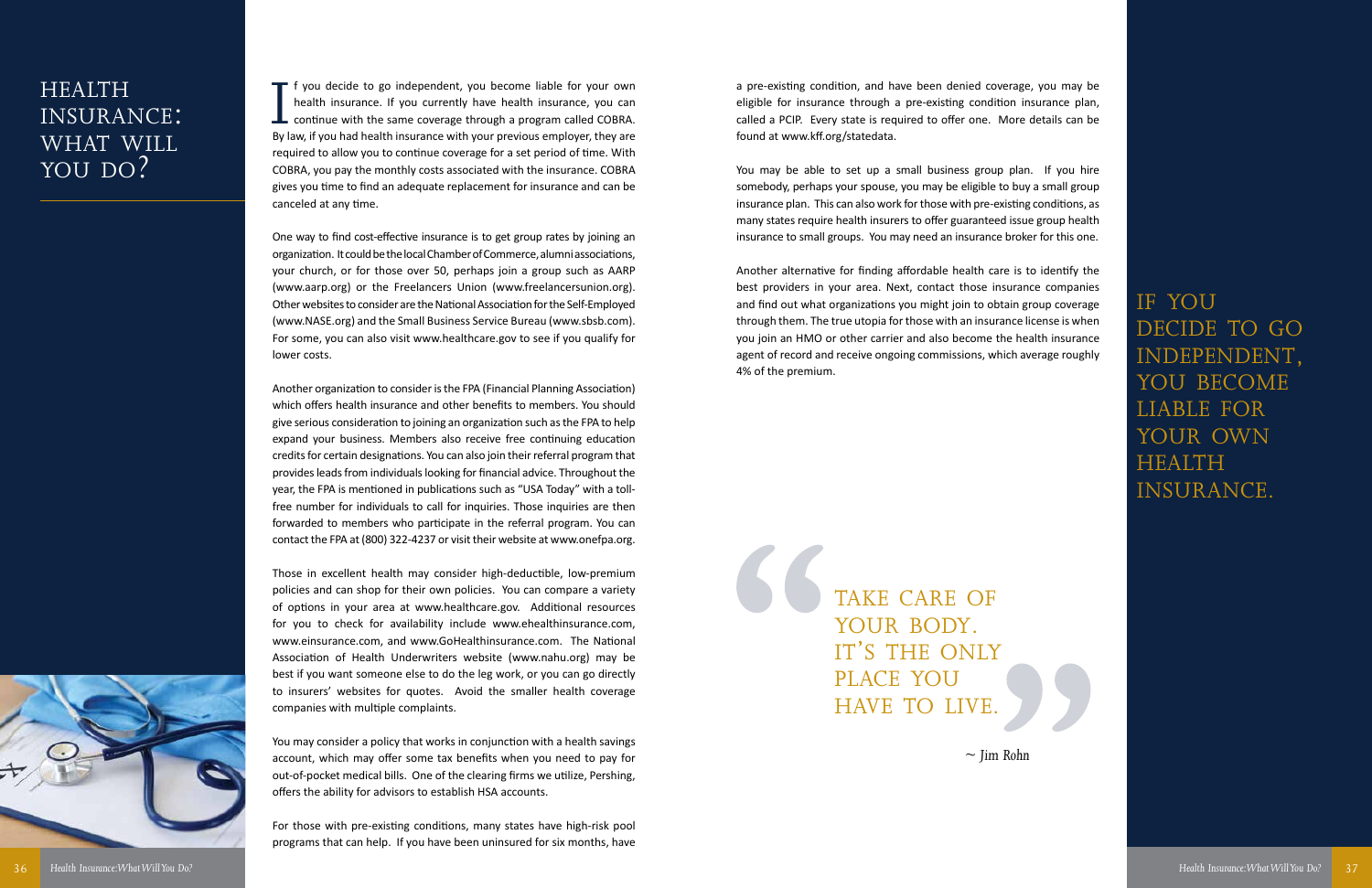### GETTING STARTED **WORKSHEET**

o far, we have covered many of the basics. Now it is time to think<br>about finances and expenses for your new office and business.<br>The next couple of pages are devoted to making budgets, for both<br>one-time expenses and monthl about finances and expenses for your new office and business. The next couple of pages are devoted to making budgets, for both one-time expenses and monthly costs. This should give you a general idea about how much money it will take to run your business as an independent.

If you decide to Go Independent, you should have capital behind you. The first year is a transition period, as it will take time to transfer your book of business, print business cards and letterhead, set up your office, and get into the rhythm of your new firm. There will also be many onetime expenses. Generally, three months of operating capital and living expenses should provide the cushion you need to be comfortable with starting your business. You should not place yourself in a position where your investment advice is influenced by your need to generate immediate revenues. The successful independent advisor realizes this business is a marathon, not a sprint, and understands the value of keeping a client for many years. If funds are tight, you can also speak with broker/dealers about ways to structure your compensation in a way that still works for yourself and your broker/dealer. Another possible source of start-up capital is a small business loan. One specialist in this space, Live Oak Bank, is a FDIC insured bank with a national lending footprint focused on providing loans for acquisitions, successions, breakaway brokers, tuck-ins, and even operating and working capital for advisors. For more information, visit www.liveoakbank.com/advisor.

Part of the Going Independent process is completing a budget for your office. Here are some guidelines for one-time and monthly expenses:

## GETTING STARTED WORKSHEET

| <b>Expense</b>                                              | <b>Estimated Cost</b>                                                  | Your Budget / Notes |
|-------------------------------------------------------------|------------------------------------------------------------------------|---------------------|
| Rent                                                        | Estimate 3 months to cover<br>first, last, and security deposit        |                     |
| <b>FURNITURE</b>                                            |                                                                        |                     |
| Desks                                                       | \$300 - 3,500 each                                                     |                     |
| Chairs                                                      | \$50 - 500 each                                                        |                     |
| <b>File Cabinets</b>                                        | \$75 - 500 each                                                        |                     |
| Other (plants / decorations)                                | Varies                                                                 |                     |
| PHONE / INTERNET                                            |                                                                        |                     |
| Phone Equipment                                             | \$200 - \$300/workstation                                              |                     |
| <b>Installation Services</b>                                | \$400 - \$700                                                          |                     |
| Scanner / Printer                                           | \$300 - \$3000                                                         |                     |
| Computer                                                    | \$400 - \$1,500 each                                                   |                     |
| Copy Machine                                                | \$500 - \$5,000                                                        |                     |
| Stationery                                                  | \$200 - \$400                                                          |                     |
| <b>Business Cards</b>                                       | \$200                                                                  |                     |
| <b>Registration Fees</b>                                    | See worksheet in the Costs to<br><b>Transfer Your Licenses section</b> |                     |
| Legal Fees                                                  | \$500 - \$3,000                                                        |                     |
| <b>Accounting Fees</b>                                      | \$400 - \$1,500                                                        |                     |
| Office Supplies                                             | \$400                                                                  |                     |
| Other                                                       | Varies                                                                 |                     |
| Signage for office door or<br>front of your office building | Varies                                                                 |                     |

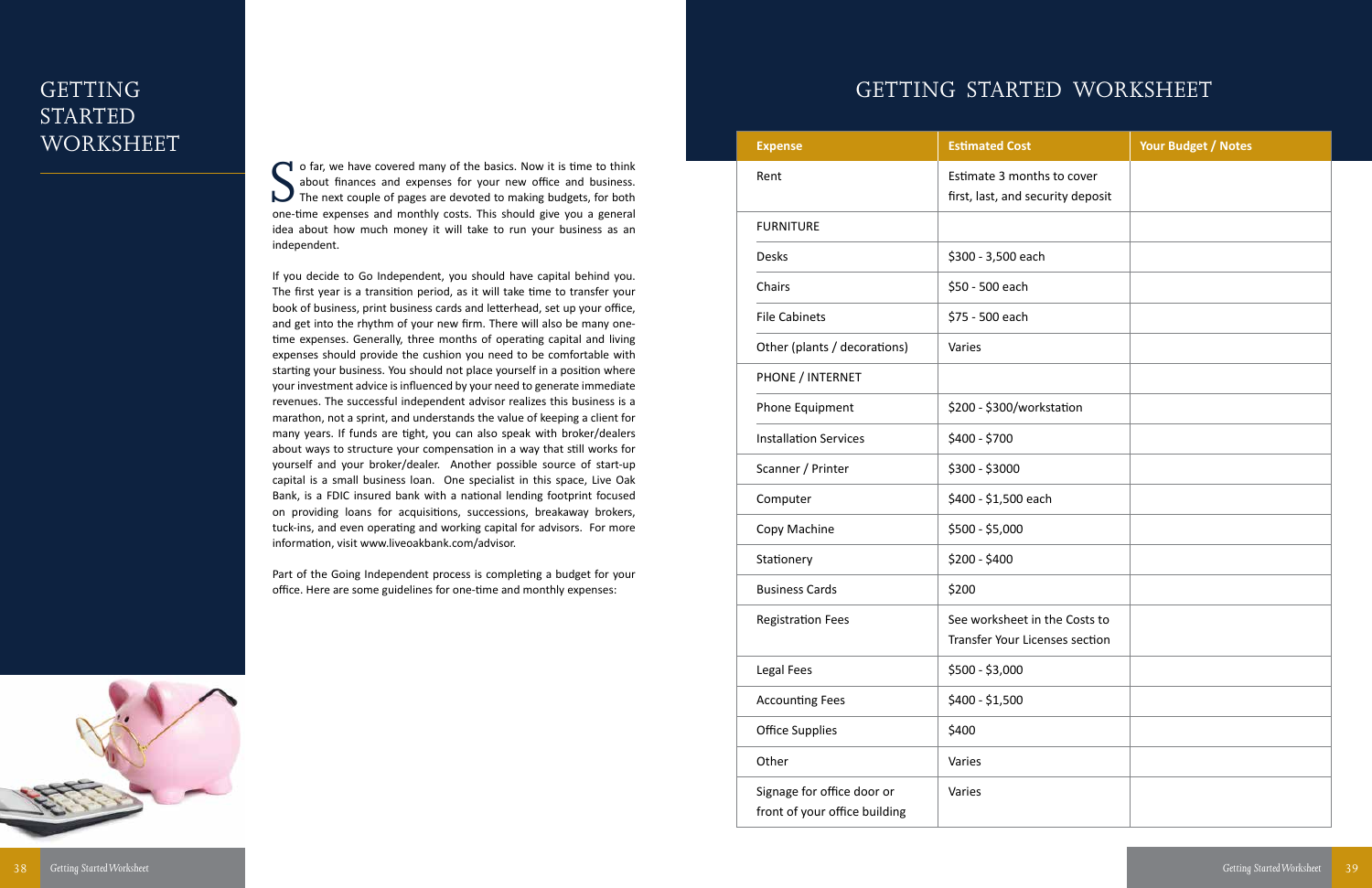### monthly expense worksheet

| <b>Expense</b>                   | <b>Estimated Cost</b>                                | <b>Your Budget / Notes</b> |  |
|----------------------------------|------------------------------------------------------|----------------------------|--|
| Full time Secretary/Receptionist | $$1,600 - $3,000$                                    |                            |  |
| Part time Secretary/Receptionist | \$400 - \$1,000                                      |                            |  |
| <b>Sales Assistant</b>           | $$1,700 - $4,500$                                    |                            |  |
| <b>Office Rent</b>               | \$500 - \$3,000                                      |                            |  |
| Quote Service                    | $$75 - $2,000$                                       |                            |  |
| Errors & Omissions Insurance     | $$150 - $350$                                        |                            |  |
| <b>Utilities</b>                 | $$100 - $300$                                        |                            |  |
| <b>Office Supplies</b>           | $$50 - $100$                                         |                            |  |
| Service for Computer & Copier    | \$10 - \$40 per machine                              |                            |  |
| Printing                         | $$25 - $100$                                         |                            |  |
| <b>Accounting Fees</b>           | $$50 - $75$                                          |                            |  |
| Legal Fees                       | $$50 - $100$                                         |                            |  |
| Postage                          | $$50 - $300$                                         |                            |  |
| <b>Health Insurance</b>          | \$500 - \$1,000/individual<br>\$900 - \$2,000/family |                            |  |
| <b>Office Cleaning Service</b>   | $$100 - $200$                                        |                            |  |
| Advertising                      | 2 - 5% of gross revenue                              |                            |  |
| Phone                            | $$75 - $500$                                         |                            |  |
| Other                            | Varies                                               |                            |  |

### **COSTS** TO TRANSFER your license

Each firm has a different policy regarding the fees you are charged to become a new representative. Below is a list of standard State Registration and FINRA charges: Please note that fees are subject to change at any time upon state or FINRA discretion.

| <b>State</b>         | <b>BD Agent</b><br><b>Initial Fee</b> | <b>IA Rep</b><br><b>Renewal Fee</b> | <b>Branch Fee</b> |
|----------------------|---------------------------------------|-------------------------------------|-------------------|
| Alabama              | \$60.00                               | \$60.00                             |                   |
| Alaska               | \$75.00                               | \$75.00                             |                   |
| Arizona              | \$45.00                               | \$40.00                             |                   |
| Arkansas             | \$75.00                               | \$75.00                             | \$50.00           |
| California           | \$25.00                               | \$25.00                             |                   |
| Colorado             | \$12.00                               | \$12.00                             |                   |
| Connecticut          | \$100.00                              | \$100.00                            | \$100.00          |
| Delaware             | \$65.00                               | \$65.00                             |                   |
| District of Columbia | \$45.00                               | \$45.00                             |                   |
| Florida              | \$50.00                               | \$50.00                             | \$100.00          |
| Georgia              | \$50.00                               | \$100.00                            |                   |
| Hawaii               | \$25.00                               | \$25.00                             |                   |
| Idaho                | \$50.00                               | \$30.00                             |                   |
| Illinois             | \$150.00                              | \$150.00                            | \$20.00           |
| Indiana              | \$25.00                               | \$25.00                             |                   |
| lowa                 | \$40.00                               | \$30.00                             |                   |
| Kansas               | \$60.00                               | \$60.00                             |                   |
| Kentucky             | \$50.00                               | \$50.00                             |                   |
| Louisiana            | \$60.00                               | \$0.00                              |                   |
| Maine                | \$50.00                               | \$25.00                             | \$50.00           |
| Maryland             | \$35.00                               | \$50.00                             |                   |
| Massachusetts        | \$75.00                               | \$50.00                             |                   |
|                      | \$65.00                               | \$65.00                             |                   |
| Michigan             | \$50.00                               |                                     |                   |
| Minnesota            | \$50.00                               | \$50.00                             | --                |
| Mississippi          |                                       |                                     |                   |
| Missouri             | \$50.00                               | \$50.00                             |                   |
| Montana              | \$50.00                               | \$50.00                             |                   |
| Nebraska             | \$40.00                               | \$40.00                             |                   |
| Nevada               | \$125.00                              | \$110.00                            | \$100.00          |
| New Hampshire        | \$130.00                              | \$100.00                            |                   |
| New Jersey           | \$60.00                               | \$50.00                             |                   |
| <b>New Mexico</b>    | \$50.00                               | \$50.00                             | --                |
| <b>New York</b>      | \$70.00                               |                                     |                   |
| North Carolina       | \$125.00                              | \$75.00                             | --                |
| North Dakota         | \$60.00                               | \$50.00                             |                   |
| Ohio                 | \$60.00                               | \$35.00                             |                   |
| Oklahoma             | \$50.00                               | \$50.00                             |                   |
| Oregon               | \$60.00                               | \$50.00                             |                   |
| Pennsylvania         | \$125.00                              | \$110.00                            |                   |
| Puerto Rico          | \$130.00                              | \$150.00                            |                   |
| Rhode Island         | \$75.00                               | \$60.00                             | \$100.00          |
| South Carolina       | \$110.00                              | \$55.00                             |                   |
| South Dakota         | \$125.00                              | \$50.00                             |                   |
| Tennessee            | \$50.00                               | \$50.00                             |                   |
| Texas                | \$20.00                               | \$20.00                             | \$25.00           |
| Utah                 | \$50.00                               | \$50.00                             |                   |
| Vermont              | \$60.00                               | \$55.00                             | \$100.00          |
| Virgin Islands       | \$50.00                               | \$50.00                             | \$100.00          |
| Virginia             | \$30.00                               | \$30.00                             |                   |
| Washington           | \$25.00                               | \$20.00                             |                   |
| West Virginia        | \$80.00                               | \$85.00                             | \$50.00           |
| Wisconsin            | \$80.00                               | \$80.00                             | \$80.00           |
| Wyoming              | \$35.00                               |                                     |                   |

use these **WORKSHEETS** TO HELP<br>UNDERSTAND how much money it WILL TAKE TO run your business as an independent .

Alabama Arizona Arkansas California Colorado Connectio **Delaware** District of **Florida** Georgia Hawaii \$25.00 \$25.00 -- **Indiana Kansas Kentucky** Louisiana Maryland Massachu **Michigan** Minnesot Mississip **Missouri Montana** Nebraska New Ham New Jerse New Mex New York North Car North Dal Oklahoma Oregon Pennsylva Puerto Ri Rhode Isla South Car South Dal Tennesse Vermont Virgin Isla Virginia Washingt West Virg Wisconsin Wyoming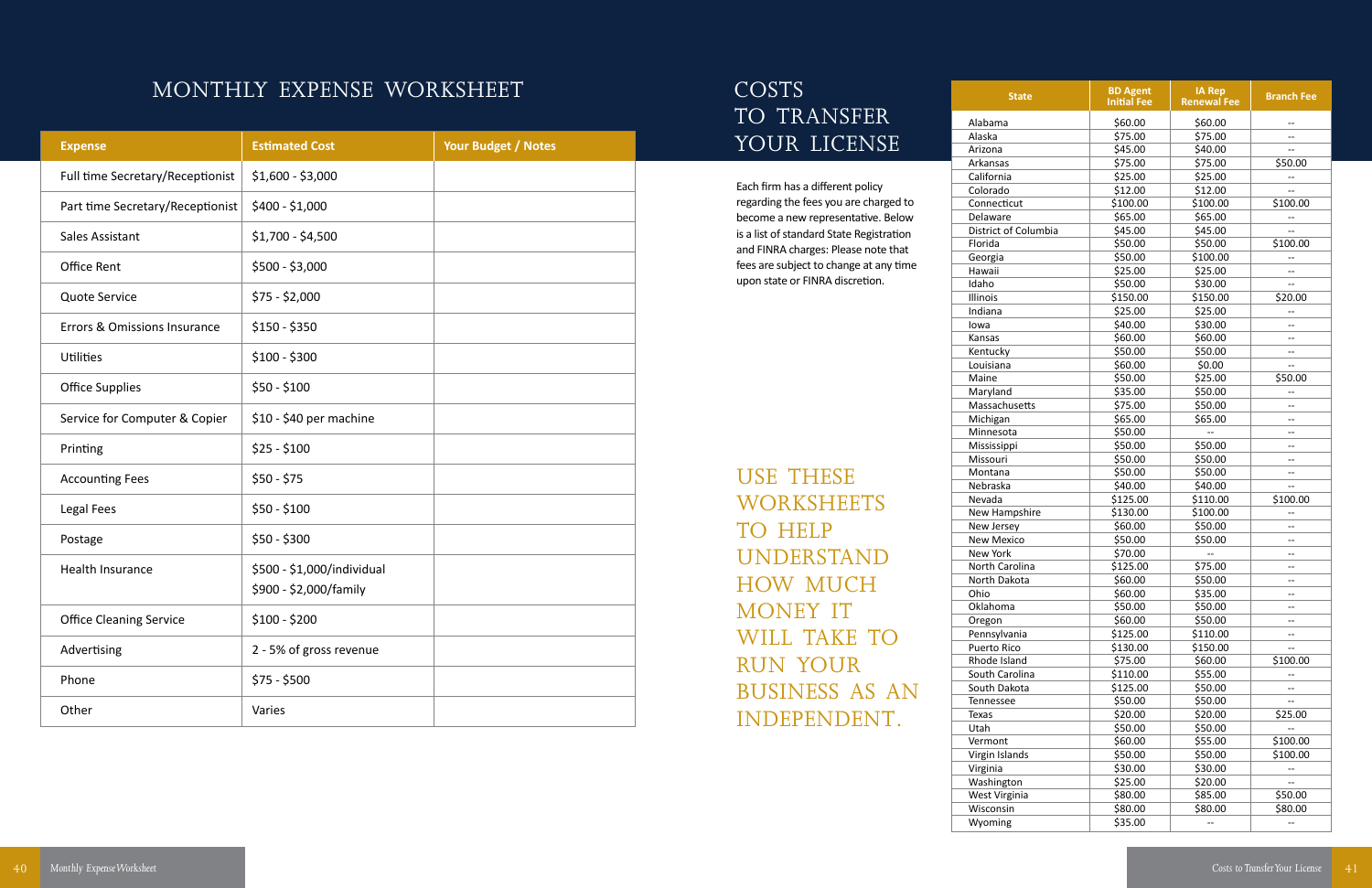Complete the questions below and you will have a good idea of your start up registration costs to affiliate with your new broker/dealer. Fees will vary over time. For up-to-date fees, please visit: www.joincantella.com.

- 1. Total fees for states you wish to solicit business in (see rates above).
- 

 $\zeta$  199.50

 $\zeta$ 

- 2. Transfer and Fingerprinting Fees<br>  $\Box$  FINRA Registration fee = \$100<br>  $\Box$  Exchange Registration Fee = \$55<br>  $\Box$  FBI and FINRA Fingerprint fee = \$44.50
	-
	-
- 3. If there is a "yes" answer to a disclosure question on your U-4 (add \$110 for a FINRA disclosure fee)
- 4. If you plan to be a FINRA registered branch office, add in the \$95 FINRA fee here.
- 5. If your resident state also charges a branch office fee, add that amount in here. (see rates above)
- 6. If you plan on taking an exam, add that amount here (see rates below) Series 7 = \$305 Series 66 = \$155 Series  $65 = $165$  Series  $24 = $120$ Series 63 = \$125
- $\zeta$  $\zeta$  $\zeta$

We that you have a better sense of finances, it is time to consider changing from your current firm to a new one. This section outlines how to make the transition and what to expect when you do consider changing from your current firm to a new one. This section outlines how to make the transition and what to expect when you do.

 $\prod_{\text{vol}}$  $\blacksquare$  f you do go independent, understanding what you are facing and anticipating possible pitfalls before they occur will make your transition markedly easier. You should start preparing everything you need to switch to a new broker/dealer at least a month (preferably longer) before announcing your departure at your current firm. This is  $\phi$   $\sim$  the time to evaluate options, develop an implementation strategy with  $\sim$  BROKER your new firm, and fine-tune your business plan. I believe it was Sun Tzu in *The Art of War*, who said, "Every battle is won or lost before it is even fought." The same can be said for the battle to retain your existing book of business.

 It is important to prepare your business for the transition period and establish a foundation for your future. The first few months will be hectic as you transfer your book of business and learn the policies and procedures of your new broker/dealer. Along the way, you will be able to compare what Cantella provides with proposals from other broker/ dealers you may be considering. We will be as objective as possible. Do we want you to join us? Absolutely, if we are a good match and going independent is right for you.

### preparing to LEAVE YOUR CURRENT BROKER/DEALER



If you have ever considered hiring a personal coach for your business, the few months prior to changing firms is an ideal time to do so. If you want to deliver over-the-top personalized service, your coach can provide you with ideas to help you achieve that goal and make a client's choice of staying with you easier when you make the transition.

**Total \$** \_\_\_\_\_\_\_\_\_\_\_\_\_\_\_\_\_\_

Prior to leaving, you should continue doing business as you have in the past. This will minimize suspicion that something unusual is happening with your business. The exception to this is you should increase communication with those customers whom you want to move with you. They will soon decide whether to transfer their accounts, and you increase your chances by providing exceptional customer service. Focus additional time and resources on the top 20% of your clients that provide 80% of your revenues.

Make sure you are doing all of the little things right. You wish every client a happy birthday and take them out to lunch if possible. You call men on their wedding anniversary dates to wish (remind) them happy anniversary (a few will love you for saving their butts on that one). You forward articles that are not from your current firm that might be of interest to clients and show that your brain is not tied to the output of your current broker/dealer. When a child gets admitted to a college, you send a sweatshirt or coffee mug to the parents or grandparents. You send hand-written thank you notes. Lots of them.

Do not tell anyone about your move. If word gets out, you could find yourself showing up to work with a locked office and a cardboard box of personal belongings waiting for you. You also give your firm a chance to dig up dirt on you and find a customer complaint. Save the bragging for after your transition and avoid any potential selling away liability. Many representatives think it best to test the waters and ask clients prior to leaving, but based on prior experience, this will hinder your probability of keeping clients. Consider limiting the conversations to something such as, "I'll have exciting news for you next Friday!"

Have your office location finalized and establish a move-in date. There should be an overlap allowing you to continue working at your current broker/dealer while you install equipment and decorate your new office.

### **MAKING** THE MOVE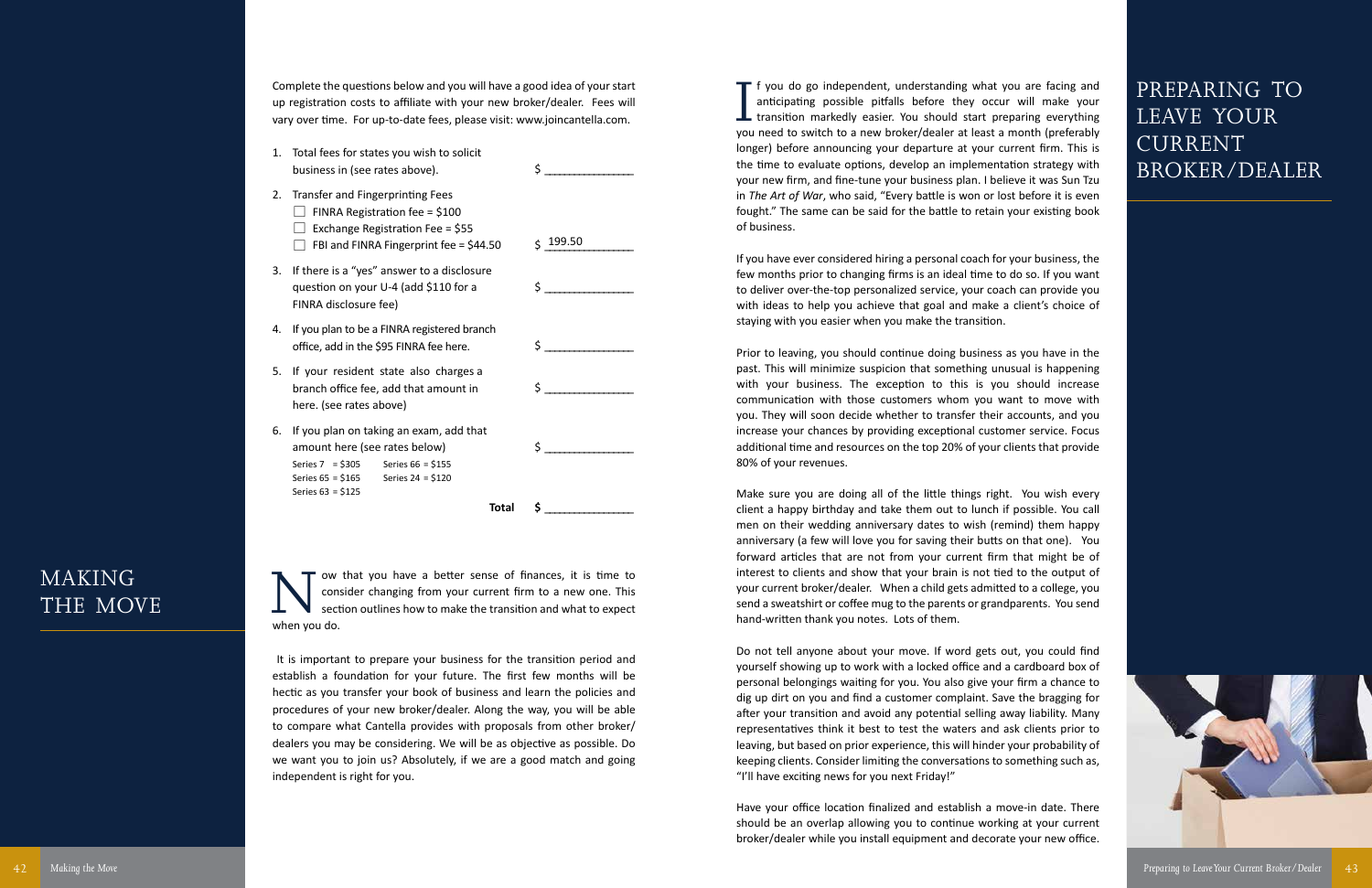Never resign until everything in the new office is functioning to your satisfaction. Phone systems, cable, and quote systems can take four to eight weeks to install. Give yourself lead time, especially on these items.

Have your staff in place prior to resigning from your current firm. If you are planning on keeping your current staff, there are a couple of issues to consider. One is a non-compete clause and your attorney should be able to address those concerns. Your attorney should review all aspects of your contract. The other is your support staff's willingness to accept change. In life we tend to fear what we do not know. Even though we can often improve our lives by accepting change, we keep doing the same things over and over again because of our comfort level. Make sure any staff members who move with you are committed to the challenge and a new way of doing business. As a business owner, you will have more control over your destiny and your success will be helped, not hindered, by having the right employees in place.

### THE MONTH **BEFORE**

The following are some, but not all, of the things that need to be addressed before you start your new office:

- Have business cards and stationery printed. Do not rush to the printer without receiving prior approval from your compliance department. Failure to follow the rules of your new firm could result in expensive kindling for the fireplace.
- Order signage for your business. There is something to be said for those golden arches of McDonald's! On the flip side, think of the impression you get when you see a beat- up restaurant sign with misspelled words, chipped paint, and burnt out lights! Convey your, "This is the place for financial advice" message. Ensure all signage is approved by your new compliance department and then have them done by professionals.
- Have the letter you plan to send to all clients announcing your change of broker/dealer approved by your new compliance department (we can provide you with sample letters). The letter should include details as to why you are making the change of broker/dealer and how it will improve upon what you can provide for your clients. While doubling your pay is nice for you, it does not benefit your clients unless you plan to reduce the fees and commissions you charge or hire additional support staff to improve service. Your letter should convey the "What's in it for me?" from your customers' perspectives. With Cantella representatives, the message is easy to communicate when you tell clients about the extensive product selection, support, and freedom that come with your ability to carry accounts at three NYSE member firms.
- If you will be sending a press release to various publications, have the letter approved by the compliance department. Develop a list

of media publications in your marketing area to announce your new affiliation and business address as soon as it becomes official. At Cantella, our public relations firm contacts all local publications with your change announcement.

- Have a professional color and black and white photograph taken for press releases. If you plan to utilize the press extensively, in addition to the standard photo of your face, have a photo available of you in your working environment. Make it easy for the media to work with you.
- If you will be placing any advertisements in local publications, have them approved by the compliance department. Even a simple Yellow Pages ad must be approved. The easy way to remember this rule is if it will be seen by more than a few people, consider it advertising and compliance needs to approve it.
- Set up your compliance and customer files in accordance with your new broker/dealer's requirements. Ask for the firm's compliance manual and a sample of a branch audit.
- Have your Form U-4 completed and signed. Your new broker/dealer needs to supply you with a U-4 application and their fingerprint cards, as they are now bar coded for each firm. Your new firm may be able to complete almost all of your U-4 form for you. A local police station can process your cards and it is required any time you change a broker/dealer.
- If you do not have a "Yes" answer on your U-4, you may be able to process a Temporary Agent Transfer (TAT) and start doing business the same day you resign from your broker/dealer.
- If you have a "Yes" answer on your U-4, prepare for some down time. Prior to FINRA granting approval to transact business with your new broker/dealer, they must review your U-4 history. You also need approval from the regulators of each state in which you transact business. Your home state is critical in this process, as you are essentially out of business until FINRA and your home state approve you. The review process can range from a few days to a few weeks. There are some states that have made transferring with a "Yes" answer rather difficult. If you have a few "Yes" answers on your U-4, especially if they occurred while working at your current broker/dealer, you are wise to hire an attorney. Consider the risk of changing and not getting state or FINRA approval at all. If you have no new entries since the last time you changed broker/dealers, the process tends to be quicker, as there is no new reason to deny your registration.
- Sign the independent representative broker/dealer agreement that outlines the terms of your employment with your new broker/dealer.
- Send your new broker/dealer a copy of your insurance license(s) and a list of the insurance companies with whom you want to be re-appointed.

## a goal **WITHOUT** a plan is just a wish.

*~ Antoine de Saint-Exupery*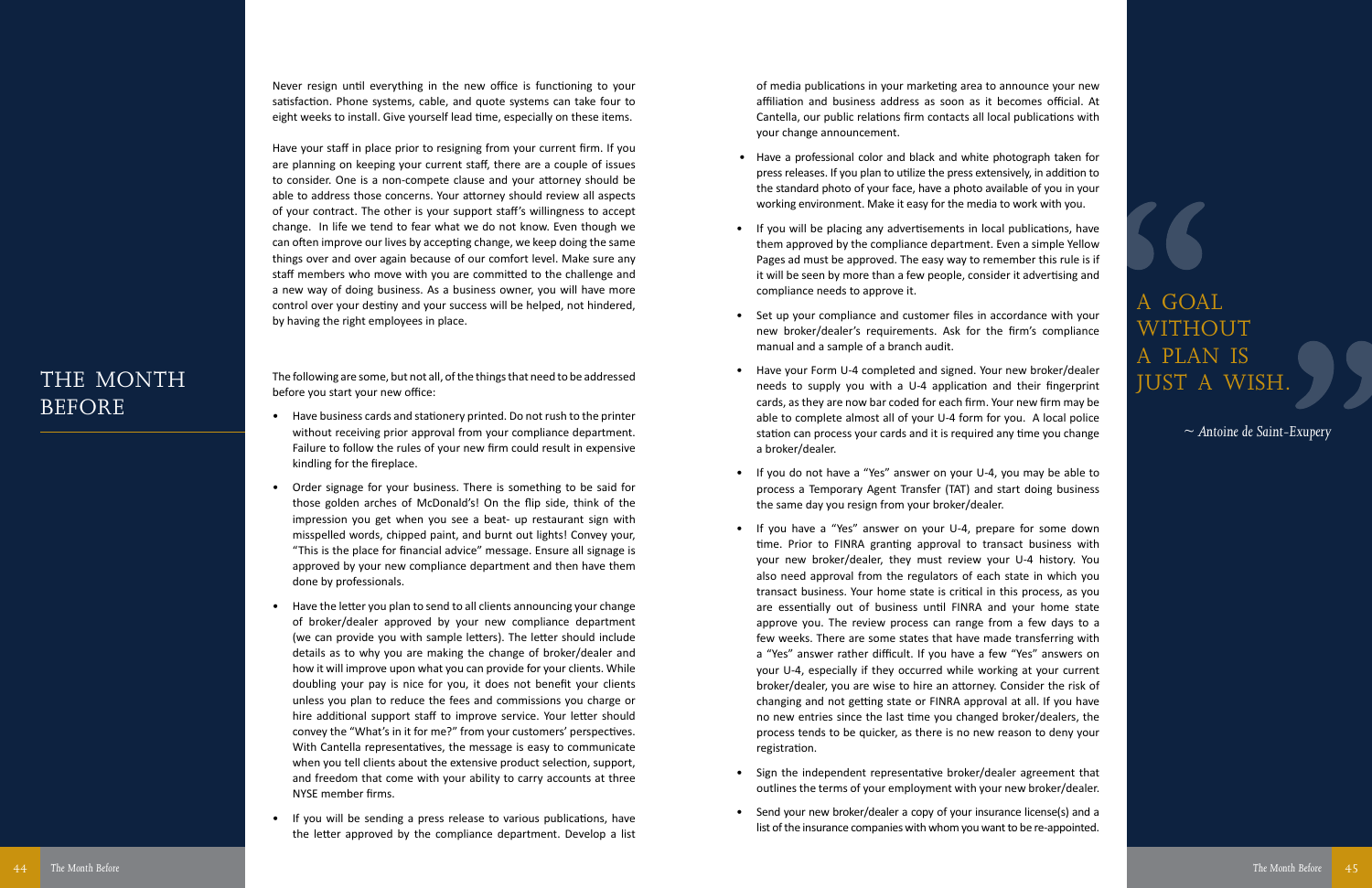- The best way to resign is shortly after the markets close on a Friday. A simple, "I resign from XYZ Corp., effective immediately. I thank you for the opportunity to work with XYZ Corp." is all that is necessary. It is a good idea to immediately forward a copy of your resignation letter to your new broker/dealer. Resigning at the end of the week gives you an entire weekend head start on your former broker/dealer to get your transfer forms in the mail. This also gives you time to speak with all of your customers before your branch manager has a chance to reassign your accounts. Some reps have timed their resignation just before the branch manager goes on vacation. This would be ideal for "shark fest" environments where your book will be attacked. You should weigh the pros and cons of your exit strategy, giving weight to prior experiences of others whom have left the firm. Your relationship with a branch manager can significantly impact your transition and if it can be done so positively, consider doing so. You have little to gain by making your exit adversarial.
- Ensure that you already have access to your new broker/dealer's systems. Have rep ID numbers assigned, access to client accounts at the firm(s) where you will be carrying accounts, and a password to your new email address and to the company's intranet to review memos and print forms. It helps to see what your clients will see when they access their accounts. Prior to joining, take time to learn the new firm's system. Ask for a WebEx demo before you join.
- Have a list of the key home office personnel you can talk to throughout your transition. Your new broker/dealer should provide a dedicated transition team, but equally important, make sure you have been introduced to the operations employees who will help you with questions such as the status of your account transfers.
- Have a good contact management system in place. This will help you keep track of all communications with customers and follow the paper trail of new account and transfer forms in the beginning. The first step is to check if your current contact management system can be utilized with your new firm. It may be that your current firm uses proprietary software, which means you need to start over with a new system. If so, you want to work out any bugs and become familiar with the new system prior to resigning.
- Review the firm's training materials with any support staff that you hire. At Cantella, we provide a Branch Best Practice's checklist to help familiarize employees with our systems. We also ensure that assistants are set up with training on the firm's intranet and account access screens.

ost preparation for your transition should be completed prior<br>to actually joining your new firm. Once you are registered, a<br>touch with clients. to actually joining your new firm. Once you are registered, a primary focus should be transferring accounts and keeping in touch with clients.

The will probably work harder than you have in years during the first<br>few months. You may feel like the head of triage in an emergency<br>room, deciding where to expend your resources. Remember: It is a<br>marathon, not a sprint few months. You may feel like the head of triage in an emergency room, deciding where to expend your resources. Remember: It is a marathon, not a sprint. Working hard is expected during this time. Working smart makes it more manageable. Staying focused on accomplishing the critical tasks helps your practice return to normal as soon as possible.

#### winners in life **ARE THOSE** who are excited about where THEY'RE GOING.

- Send all of your clients a Welcome Kit, which includes a letter informing them of your affiliation with your new broker/dealer, as well as all necessary account forms. Your new firm should have sample transition letters you can customize for your clientele.
- Try to see as many A-list clients as possible in person during the first week. Change is scary for them, too.
- Process all new account and transfer forms. The sooner you transfer accounts in, the better. Follow up on transfer requests for any assets held directly at fund and insurance companies. Our experience has been that change of broker/dealer requests receive lower priority processing attention than applications with checks attached to them. Your former firm will continue to receive trail commissions until the change of broker/dealer is processed. Most firms have Account Transfer Reports you can access to view the status of your brokerage account transfers.
- Regularly check your new email address and immediately stop using your old one. You will not be able to communicate broker/dealer related matters via a personal email address for compliance purposes.

Below are some hiccups we sometimes experience during the transition:

• Some clients use their checkbooks or debit cards constantly, so you do not want to disrupt the process. When you submit an ACAT, the old firm immediately shuts down the checking account, debit card, and pending transactions may be declined. To get around this, have two accounts going at once until all of the pending transactions are processed and the client has checks and a debit card for the new account. Do not ACAT the account immediately, but have the client write a check to the new account and complete an ACAT form (you will need it later). If you need to sell a position, you can DTC free deliver the position into the new account. As soon as the client gets the new checks and debit cards, have the client start using them. Once the activity has stopped on the old account and outstanding checks have cleared, you can transfer the remaining balance to the new broker/dealer using the ACAT you have on file.

### as a new representative

### AREAS OF **CONCERN** DURING THE **TRANSITION**

### when you truly believe in what YOU ARE DOING, it shows.

#### and it pays.

*~ Dale Carnegie*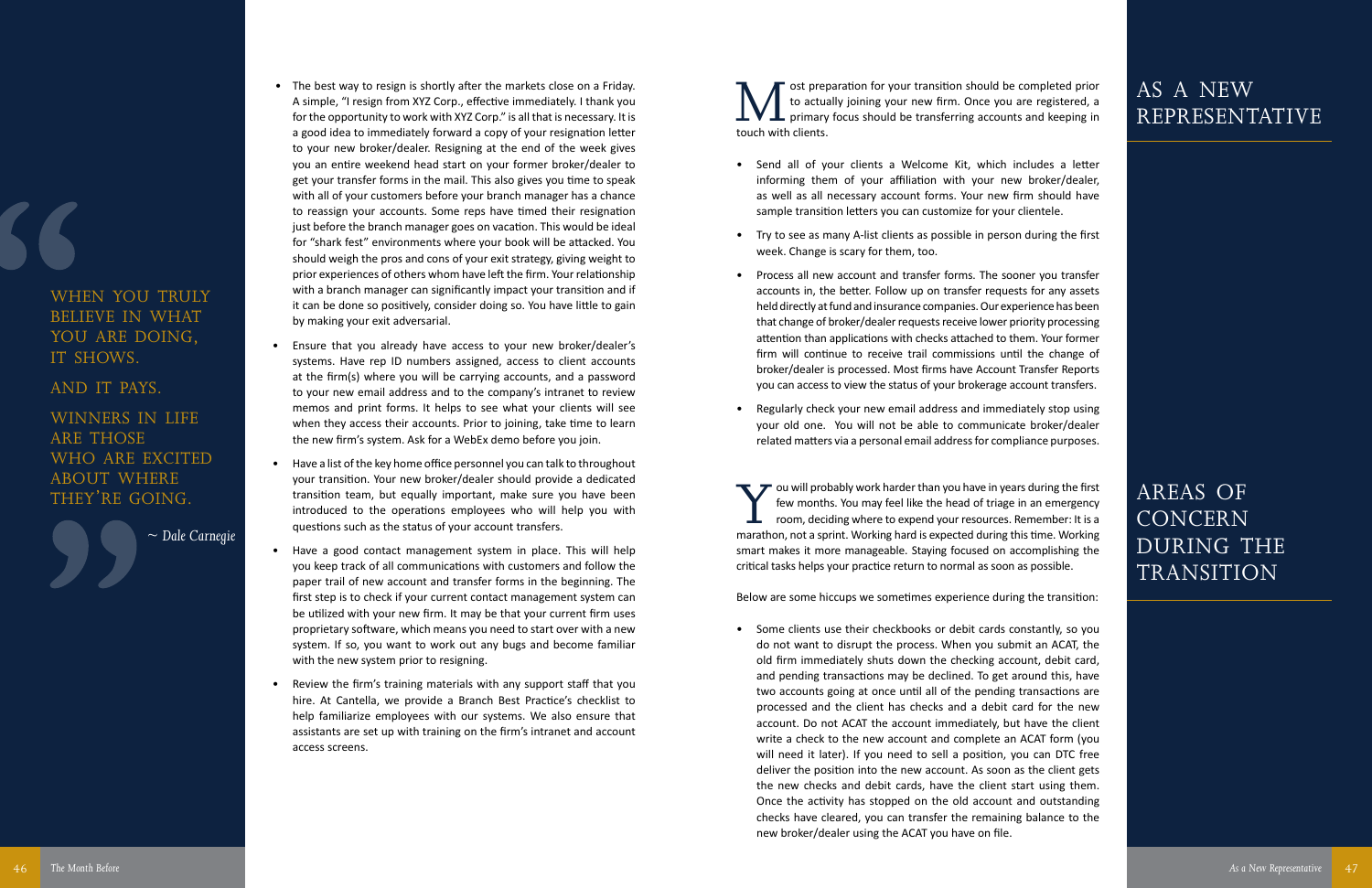**BEFORE YOU** ACT, LISTEN.

**BEFORE YOU** REACT, THINK.

**BEFORE YOU** SPEND, EARN.

- Clients using automated bill paying need to set up payment processing again at the new firm. This requires re-entering data from various companies into the system. If you are not currently utilizing automated bill paying services, it is a great way to increase the reliance of your clients on you to help manage their wealth.
- Some clients utilize systematic deposits or withdrawals for investing or to pay their bills. Make sure you correctly establish the new account to meet the needs of your client.
- Product A = Product A. If you have, for example, a separately managed account and move the account over, can the manager still be utilized? If not, this could create tax implications for your client as you move to a new manager. This is why it is important in the early stages of your transition to review all products and services and find a viable solution with your new broker/dealer.
- Some items you might want, but may not be allowed to take with you, include prior year's 1099 forms and year-end values of IRA accounts for clients required to take minimum distributions. Make sure you have a contact number for the client services department at your old firm. Most broker/dealers will not provide you access to prior information or forms you need, but you can do a conference call with both parties to ensure the client receives what they need on the first call.
- Representatives tend to underestimate the amount of time and effort it takes to prepare forms and transfer accounts. It is a labor-intensive task. We find it is best to complete forms with clients on the phone and then mail or email them. Doing so avoids problems, such as the client that marks investment objectives as Preservation of Capital, yet they own stocks. By completing forms before mailing, you avoid errors, as you only need signatures and a recent customer statement.
- Failing to invest time to learn company intranets will cost you. For example, Cantella has every form available online through an easy to navigate search engine. If you fail to take the time to learn the new system, you create potential for inefficiencies. If you fail to review transition manuals, you may find yourself working hard, but not smart. Make it a goal to have all forms completed correctly.
- Ready, shoot, aim is not the preferred course of action. Representatives sometimes resign from their current firm based on an emotional decision and lack the time one needs to design an effective plan of attack. Be a Boy Scout – Be Prepared.
- Relying on doing everything after you resign can set you back. Most of your transition items, such as printing business cards and stationery, installing phones, and learning new systems, should ideally be done prior to leaving your current firm.

The last part about making the switch to independence is transferring<br>your book of business. This can be tricky depending on what type<br>of office environment you have now. Below are some scenarios to<br>use as a guide to deter your book of business. This can be tricky depending on what type of office environment you have now. Below are some scenarios to use as a guide to determine what your own switch may be like.

before you CRITICIZE, WAIT.

before you QUIT, TRY.

If you are leaving a wirehouse, your belongings stay there. The opinion of the major wirehouses is that clients are the property of the firm, not the representative. What happens to your book of business depends on the firm you work for, your contract, and also your former associates. Your book will in all likelihood be distributed by your branch manager, and divided up among the other reps in your office. It is possible you will become the victim of a "shark fest" with brokers attacking your book. Brokers may go through your book of business and contact all of your clients the moment they receive their allocation of accounts. It is not uncommon for a branch manager to provide bonus payouts for a few months to anyone who generates revenues with the book you leave behind. I have heard many a story about brokers alluding to jail time and other misrepresentations as to why a rep is no longer with a firm. The good news is that these tactics are unprofessional and, while frustrating, they will help, not hurt you in the long run.

Some firms make leaving difficult in order to intimidate the remaining reps. It is in the best interest of a wirehouse to create anxiety among current employees who are considering leaving to go independent. They want you to be nervous and remain content keeping only 30 to 40 percent of your commissions. If you have a non-compete agreement (if you work in a wirehouse, you probably do), it is advisable to hire an attorney who already has plenty of experience in this field. The rulings are clear that every person has a right to make a living and no one can be stopped from affiliating with another broker/dealer. The question of "Who owns the clients?" can become an issue and your current broker/ dealer may try to make it difficult for clients to move with you. In the end, the clients decide who they want to manage their money. Your attorney can advise you how best to proceed regarding this matter.

Many firms are part of what is known as The Broker Protocol, which was established in 2004. The wirehouses became tired of constantly suing each other whenever an advisor left, as they realized that the only people profiting from endless court time were the attorneys on both sides. It was essentially a truce between major firms. Quickly, independent firms, who typically do not look at clients as being owned by the firm, but rather the advisor, had little to lose and jumped on board to join the protocol. The members of the protocol agree not to sue as long as firms follow the provisions of the protocol. That being said, the protocol is not a complete shield for advisors to avoid getting sued by their former firms.

### your book of business



before you pray, forgive.

*~ William Arthur Ward*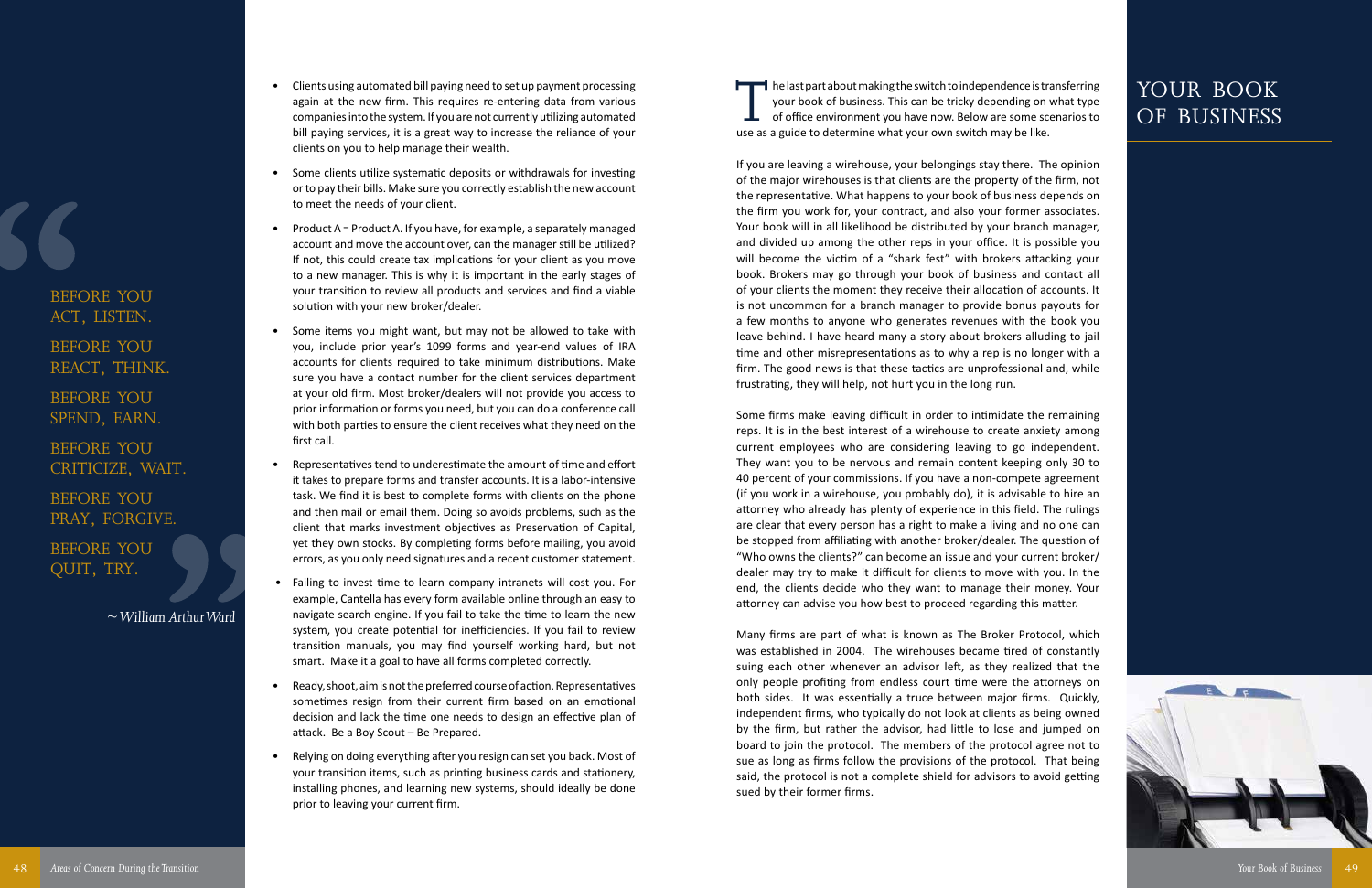Even if you decide to stay at your current firm, you should have what some advisors call their "overnight bag." The reality is: Despite contracts that might provide comfort, we are essentially employees at will. Our affiliation can be terminated without warning. If your current firm is part of the protocol, always have a protocol spread sheet at home. Also, have something tangible that shows your production. If your firm will let you, it is best to have your cell phone in your own name. You should have a copy of your employment agreement.

First, confirm that the firm you are leaving and the one you are joining are both part of the protocol. If so, you can make a list that includes client names, addresses, phone numbers, email addresses, and the title of the account that you serviced. Taking any additional information can expose you to possible litigation, as well as possible fines or penalties from FINRA. When you resign from your current firm, you sign a resignation letter and include a list to your prior firm that details the information you are taking for the accounts you serviced, along with their account numbers. You then provide a list with the information allowed by the protocol that you plan to retain. Your list cannot include account numbers. You cannot contact clients until you are fully employed by your new firm. Also, other advisors of your new firm are not allowed to contact clients.

Some firms and their brokers have more class than others when an advisor leaves. The advisors in the office will respect your decision to go independent and try not to interfere with your transfer. They understand your personal relationship with your clients, and out of respect for you, will not call your clients in an attempt to take your business. If other brokers have left your office, it should provide a guideline for expectations when you leave. Your game plan should take into consideration the way your clients may be treated by your current broker/dealer.

I played sports and my best coaches emphasized the fundamentals over and over again. Here is my attempt. Remember: According to current regulation, all account paperwork and private client information are your current firm's property. You cannot take any private client information with you without written permission from the customer. If you remove any of your account books before you leave, you might be sued for theft by your former broker/dealer, and/or pursued by the regulators for breaching Regulation S-P, both of which would likely result in you getting a "Yes" answer on your U-4.

The will need to transfer your assets one account at a time with<br>a signed affirmative response from your customers via an ACAT<br>form for brokerage accounts or a Change of Dealer for direct<br>accounts. An account transfer form a signed affirmative response from your customers via an ACAT form for brokerage accounts or a Change of Dealer for direct accounts. An account transfer form should never be dated before you resign from your broker/dealer, as it can be used against you as evidence of selling away. Wait until you leave a firm before making any solicitations or completing forms. The once-common negative response letters are rarely utilized unless a firm becomes insolvent. All firms require some type of identity verification under the PATRIOT Act (often a driver's license number, state of issue, and expiration date is sufficient). Immediately after joining your new firm, meet with as many clients as possible to discuss your plans and the benefits they will receive working with you as an independent business owner.

### **TRANSFERRING** your book

you got to BE CAREFUL if you don't know where YOU'RE GOING, because you might not GET THERE.

> We had one client complain when a new representative sent out a partially-completed transfer form that included the client's social security number. The client called the state securities division wondering why the advisor had access to such information after leaving his prior firm. The advisor found himself in trouble with the regulators. This individual had been a client of that particular rep for several years prior to the rep joining Cantella.

Changing your broker/dealer is an ideal time to re-evaluate your current book of business. We all have a few accounts that provide the majority of our headaches. Consider the value of your time and what you receive in return, both financially and in satisfaction. If someone causes major frustration for minimal revenue, it is probably in your best long-term interest to have them served by someone else. Changing is a great opportunity to match your current business with the vision of your company. While it is often stressful to fire a client under normal circumstances, it is easy when you change firms: Do not contact them.

Everyone asks himself or herself the question, "What if my clients won't leave and come with me?" The truth is that not all of them will. It depends on the relationship you have developed with your clientele. If they trust you and feel that you have their best interests at heart, they will probably transfer with you. The bulk of your clients do business with you and not the firm you work for. The firm does not understand their needs and goals—you do. Our experience has been that the vast majority of clients will follow you to your new firm. Those who stay behind were accounts, not relationships.

That being said, do not give up on the clients who do not immediately join you. A few may say they want to see how things work out with the new rep assigned to their account. Be persistent. Earn back their business with service. You have a longer relationship with the client and continuous provision of the best possible service should bring their business back to you.

*~ Yogi Berra*